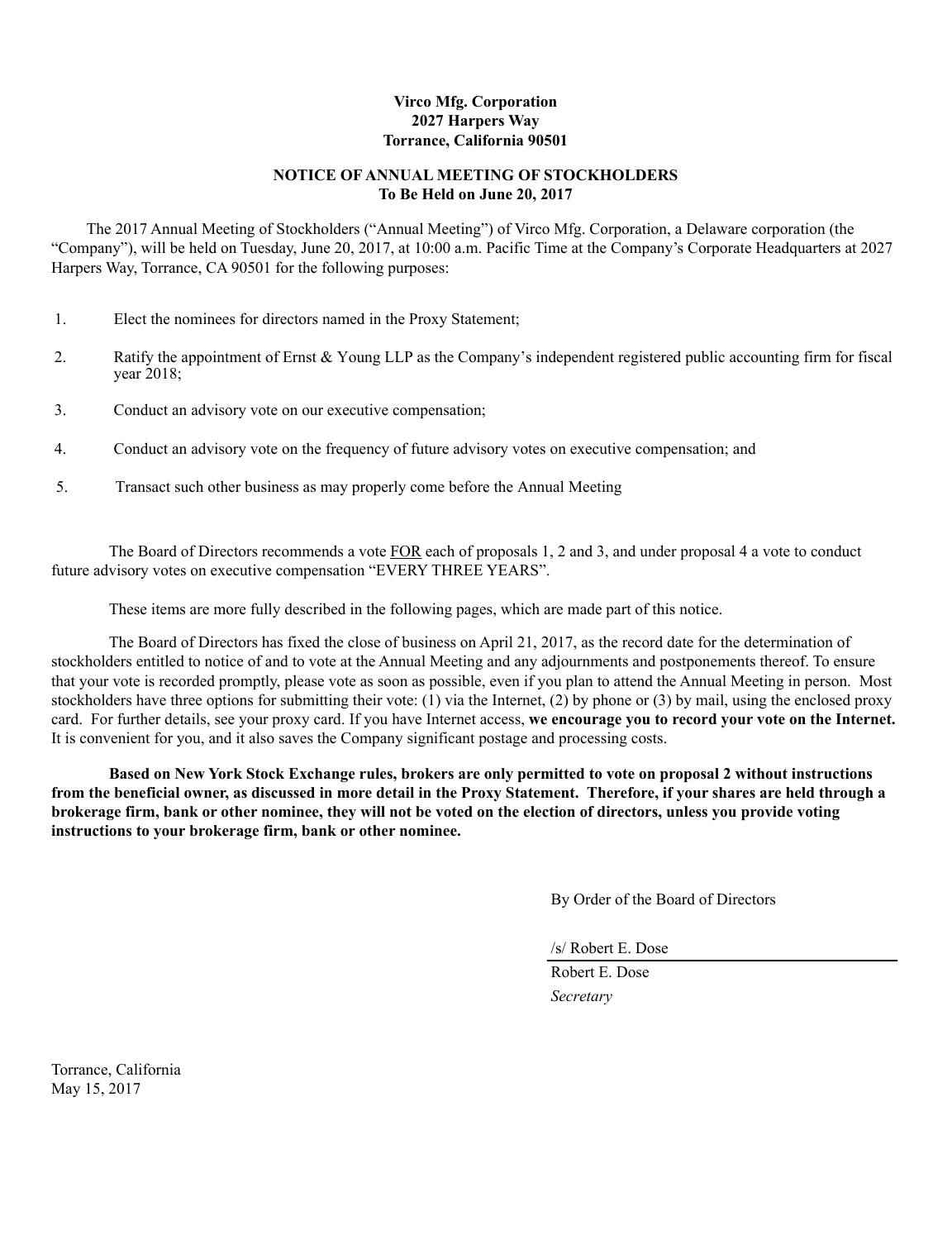# **TABLE OF CONTENTS**

| NOTICE OF ANNUAL MEETING OF STOCKHOLDERS                                                                       |                  |
|----------------------------------------------------------------------------------------------------------------|------------------|
| PROXY STATEMENT                                                                                                |                  |
| <b>GENERAL INFORMATION</b>                                                                                     |                  |
| RECORD DATE AND VOTING                                                                                         |                  |
| <b>CORPORATE GOVERNANCE</b>                                                                                    | $\overline{2}$   |
| PROPOSAL 1-ELECTION OF DIRECTORS                                                                               | $\overline{5}$   |
| PROPOSAL 2— RATIFICATION OF APPOINTMENT OF INDEPENDENT REGISTERED PUBLIC<br><b>ACCOUNTING FIRM</b>             | $\mathcal{I}$    |
| PROPOSAL 3- TO CONDUCT AN ADVISORY VOTE ON OUR EXECUTIVE COMPENSATION                                          | $\overline{1}$   |
| PROPOSAL 4— TO CONDUCT AN ADVISORY VOTE ON THE FREQUENCY OF FUTURE ADVISORY<br>VOTES ON EXECUTIVE COMPENSATION | $\underline{8}$  |
| SECURITY OWNERSHIP OF CERTAIN BENEFICIAL OWNERS AND MANAGEMENT                                                 | $\overline{9}$   |
| <b>EXECUTIVE COMPENSATION</b>                                                                                  | 10               |
| DIRECTOR COMPENSATION                                                                                          | 13               |
| CERTAIN RELATIONSHIPS AND RELATED TRANSACTIONS                                                                 | 15               |
| REPORT OF THE AUDIT COMMITTEE                                                                                  | 15               |
| RELATIONSHIP WITH INDEPENDENT REGISTERED PUBLIC ACCOUNTING FIRM                                                | $\underline{16}$ |
| <b>OTHER MATTERS</b>                                                                                           | 17               |
|                                                                                                                |                  |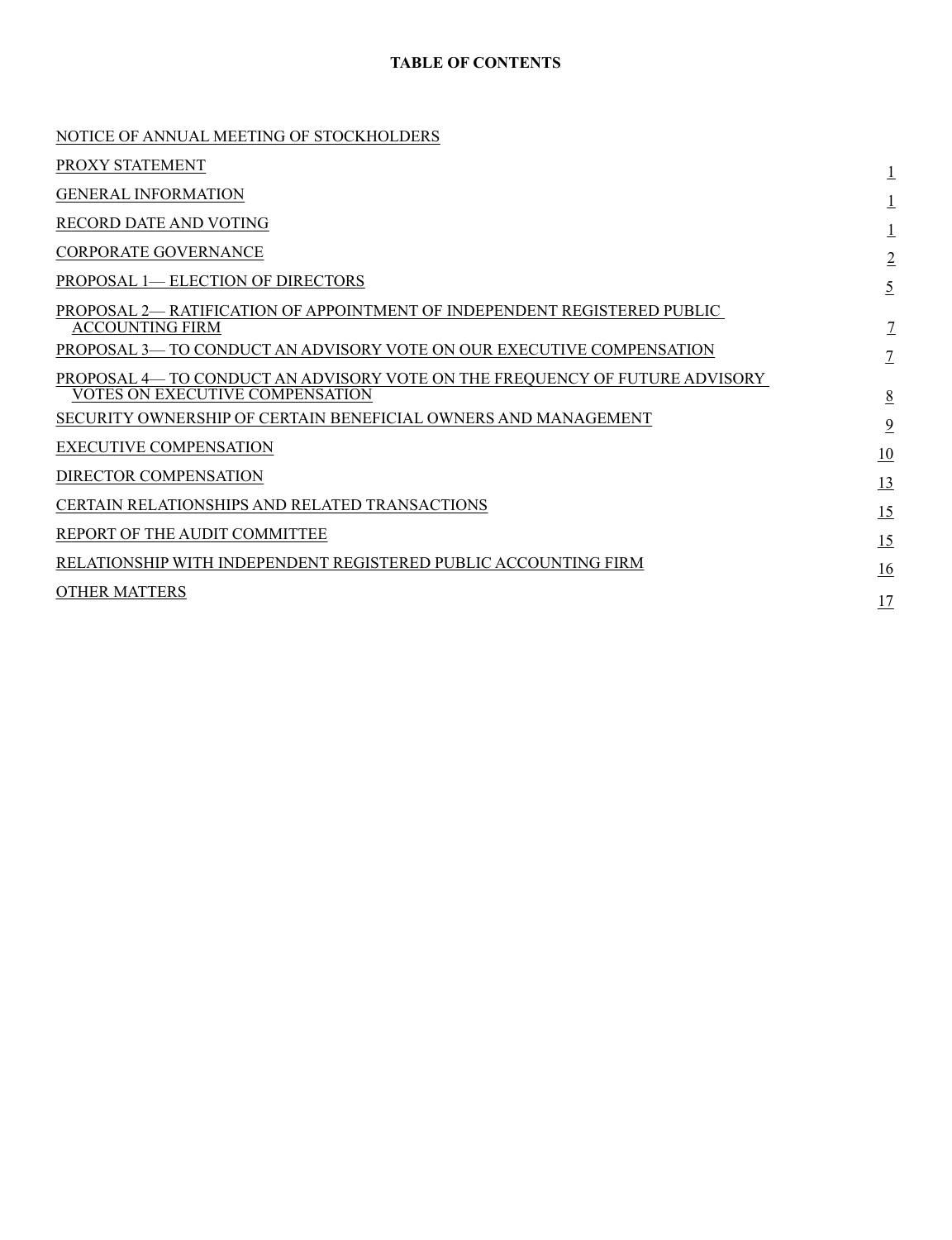### **PROXY STATEMENT**

#### **FOR ANNUAL MEETING OF STOCKHOLDERS**

**Important Notice Regarding the Availability of Proxy Materials for the Stockholder Meeting to be Held on June 20, 2017 The Proxy Statement and accompanying Annual Report to Stockholders are available at http://www.virco.com/financials**

### **GENERAL INFORMATION**

This Proxy Statement is being mailed to stockholders of Virco Mfg. Corporation, a Delaware corporation (the "Company," "we," "our" or "us"), on or about May 19, 2017, in connection with the solicitation by the Board of Directors (the "Board") of proxies to be used at the 2017 Annual Meeting of Stockholders (the "Annual Meeting") of the Company to be held on Tuesday, June 20, 2017, at 10:00 a.m. Pacific Time at the Company's Corporate Headquarters located at 2027 Harpers Way, Torrance, California, 90501 and any and all adjournments and postponements thereof.

The cost of preparing, assembling and mailing the Notice of the Annual Meeting, Proxy Statement and form of proxy and the solicitation of proxies will be paid by the Company. Proxies may be solicited in person or by telephone, telegraph, e-mail or other electronic means by personnel of the Company who will not receive any additional compensation for such solicitation. The Company will reimburse brokers or other persons holding stock in their names or the names of their nominees for the expenses of forwarding soliciting material to their principals.

#### **RECORD DATE AND VOTING**

The close of business on April 21, 2017, has been fixed as the record date for the determination of stockholders entitled to notice of and to vote at the Annual Meeting. On that date there were 15,179,664 shares of the Company's common stock, par value \$.01 per share ("common stock"), outstanding. All voting rights are vested exclusively in the holders of the Company's common stock. Each share of common stock is entitled to one vote on any matter that may be presented for consideration and action by the stockholders, except that as to the election of directors, stockholders may cumulate their votes. Because two directors are to be elected, cumulative voting means that each stockholder may cast a number of votes equal to two times the number of shares actually owned. That number of votes may be cast for one nominee, divided equally among each of the nominees or divided among the nominees in any other manner. Stockholders wishing to cumulate their votes should make an explicit statement of their intent by so indicating in writing on the proxy card.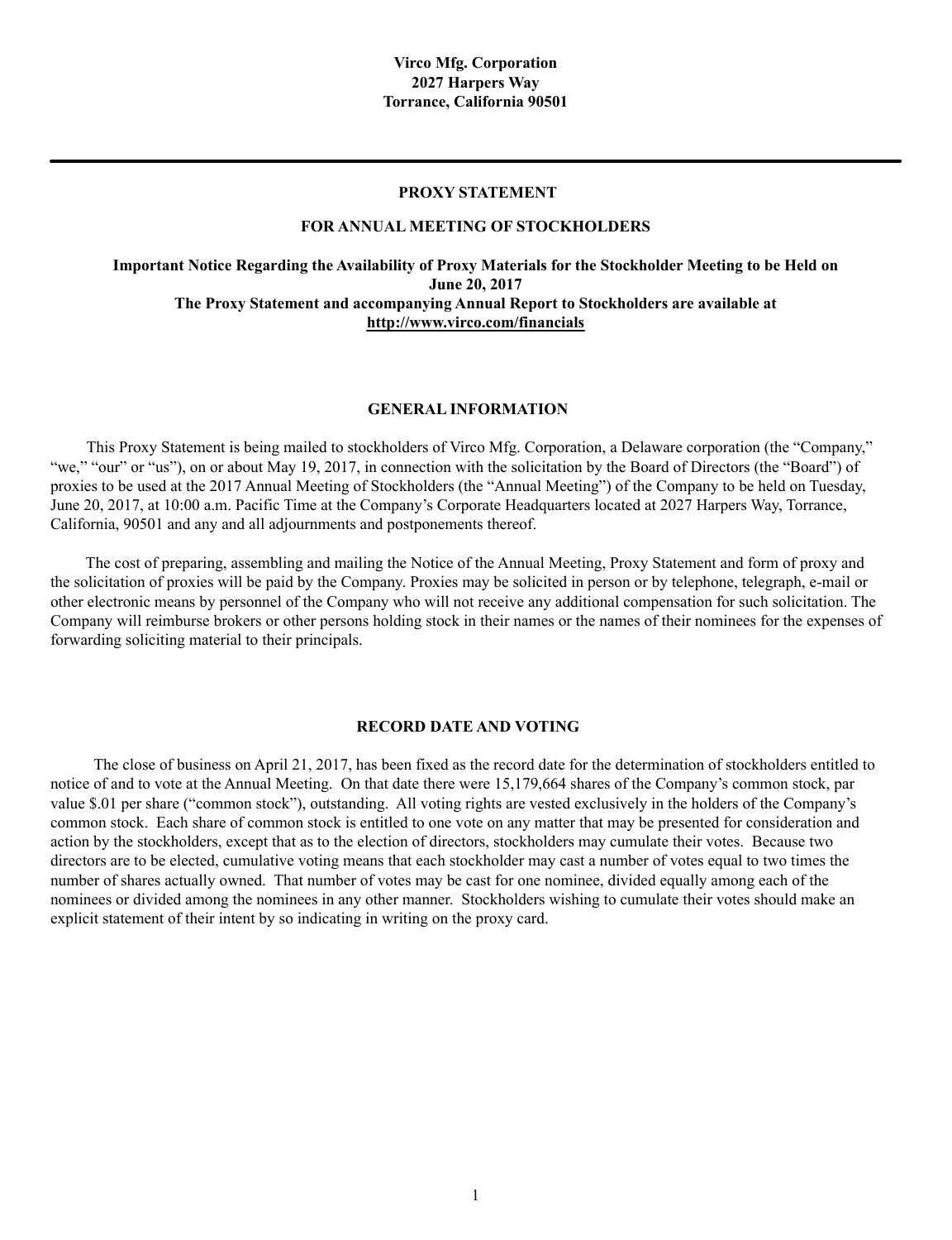Below is a summary of the vote required for adoption of each proposal and the respective effect of abstentions and broker non-votes. For more detailed information see the discussion of the respective proposal below.

| <b>Proposal</b>                                                                           | <b>Vote Required for Approval of</b><br>Proposal                                                                                                        | <b>Effect of Abstentions</b> | <b>Effect of Broker Non-Votes</b> |
|-------------------------------------------------------------------------------------------|---------------------------------------------------------------------------------------------------------------------------------------------------------|------------------------------|-----------------------------------|
| Election of directors                                                                     | Plurality of shares voted                                                                                                                               | No effect                    | No effect                         |
| Ratification of Ernst & Young LLP                                                         | Majority of shares voted                                                                                                                                | Vote "Against"               | No effect                         |
| Advisory vote on executive.<br>compensation                                               | Majority of shares voted                                                                                                                                | Vote "Against"               | No effect                         |
| Advisory vote on frequency of future<br>advisory resolutions on executive<br>compensation | The option receiving the greatest<br>number of votes cast (one, two or<br>three years) will be considered<br>the frequency selected by<br>stockholders. | No effect                    | No effect                         |

A broker non-vote occurs when a bank, broker or other nominee does not have authority to vote on a particular item without instructions from the beneficial owner and has not received instructions. Brokers only have discretion to vote on "routine" matters, such as the ratification of the selection of the independent registered public accounting firm. The election of directors is not considered a "routine" matter and, as a result, your broker will not have the discretion to vote on that matter at the 2017 Annual Meeting unless you provide applicable instructions to do so. Therefore, we strongly encourage you to follow the voting instructions on the materials you receive.

If no direction is made on your proxy and it is otherwise properly executed, your proxy will be voted **FOR** the election of the director nominees, **FOR** ratification of Ernst & Young LLP, **FOR** approval of executive compensation, and frequency of future advisory votes every **THREE YEARS**. Where a stockholder has appropriately directed how the proxy is to be voted, it will be voted according to the stockholder's direction. Stockholders wishing to cumulate their votes with respect to the election of directors should make an explicit statement of the intent to cumulate votes by so indicating in writing on the proxy card or when voting by telephone or internet. Stockholders holding shares beneficially in street name who wish to cumulate votes should contact their broker, trustee or nominee.

Any stockholder has the power to revoke its proxy at any time before it is voted at the 2017 Annual Meeting by submitting written notice of revocation to the Secretary of the Company at the Company's principal executive offices located at 2027 Harpers Way, Torrance, California 90501, by appearing at the 2017 Annual Meeting and voting in person or by filing a duly executed proxy bearing a later date, either in person at the 2017 Annual Meeting, via the Internet, by telephone, or by mail. Please consult the instructions included with your proxy card for how to vote your shares.

### **CORPORATE GOVERNANCE**

#### **Meetings and Independence**

Each incumbent director of the Company serving during our fiscal year ended January 31, 2017 (referred to as "fiscal 2017") attended at least 75% of the total number of meetings of the Board of Directors and committees on which he served. The Board of Directors held seven meetings in fiscal 2017. In addition, the independent directors held two regularly scheduled executive session meetings each fiscal year outside of the presence of management, as well as additional meetings as are necessary. Directors are expected to attend our annual meetings of stockholders when practical to do so, although we have no formal policy with respect to such attendance. All of the directors then in office attended our 2016 Annual Meeting of Stockholders.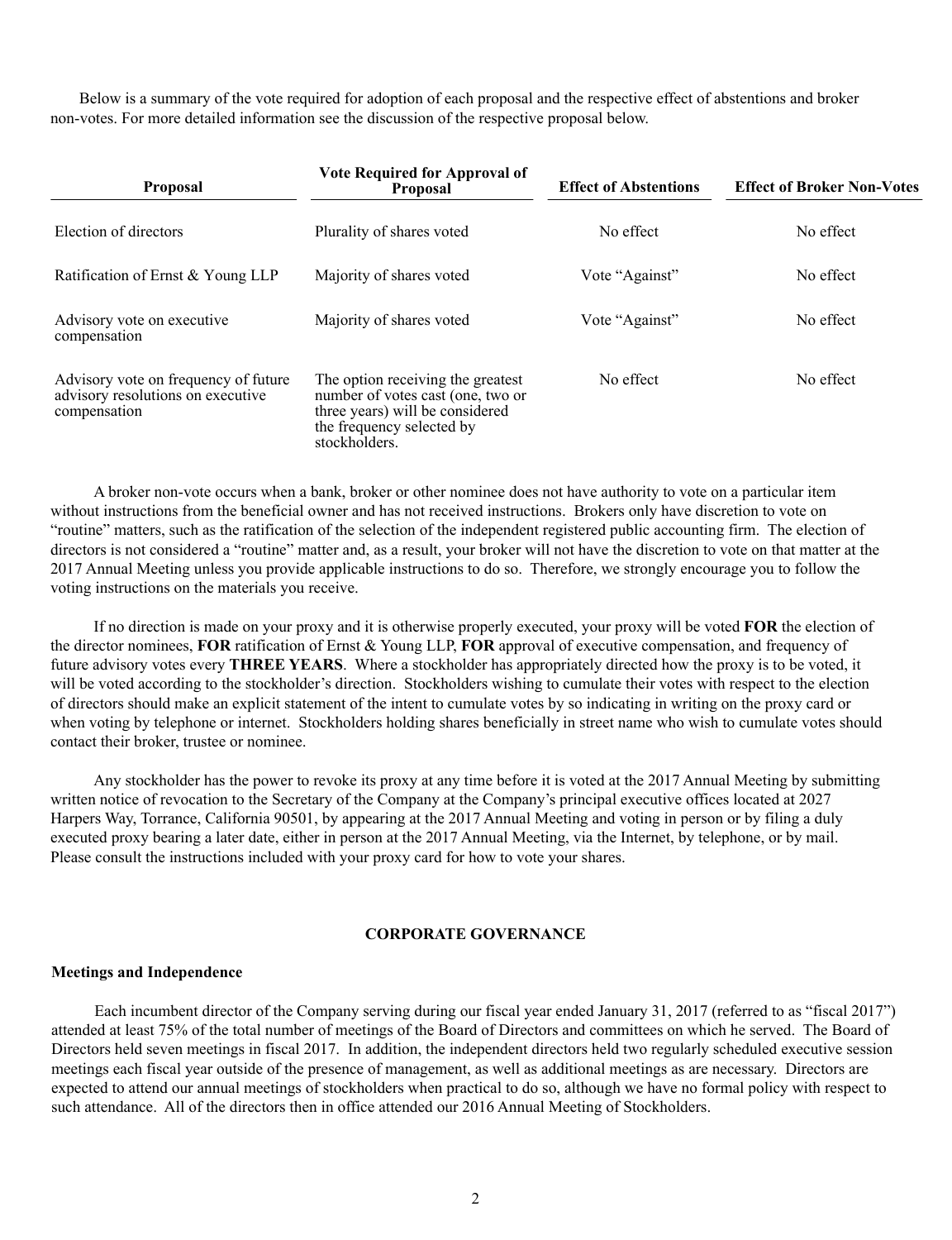The Board of Directors has determined that the following directors, who, as of the Annual Meeting, will constitute a majority of the Board of Directors, are "independent directors" as defined by the NASDAQ Stock Market listing standards: Alexander Cappello, Robert R. Lind, Craig L. Levra, and Donald Rudkin.

### **Leadership Structure**

Currently, Mr. Robert Virtue serves as Chairman and Chief Executive Officer ("CEO") of the Company. Because the Board also believes that strong, independent Board leadership is a critical component of effective corporate governance, the Board has established the position of lead independent director. The lead independent director position rotates among the independent directors periodically as determined by the independent directors. Currently, Alexander Cappello serves as the lead independent director of the Board. The lead independent director's responsibilities and authority include providing input to the Chairman and CEO on preparation of agendas for Board and committee meetings and communicating to the Chairman and CEO the substance of the discussions and consensus reached at the meetings of independent directors. The lead independent director also serves as chair of the Corporate Governance and Nominating Committee. In addition, the Company has strong governance structures and processes in place to review and confirm the independence of the Board, eliminate conflicts of interest, and prevent dominance of the Board by management. For example, all directors, with the exception of Mr. Robert Virtue and Mr. Douglas Virtue, are independent as defined by the listing standards of the NASDAQ Stock Market, and all committees are made up entirely of independent directors.

### **Audit Committee**

The Board of Directors has a standing Audit Committee which is composed of Messrs. Rudkin (Chair), Cappello, Levra, and Lind. The Audit Committee held four on-site meetings during fiscal 2017. The Audit Committee acts pursuant to a written charter adopted by the Board of Directors. Among other things, the Audit Committee is directly responsible for: the appointment, compensation, retention and oversight of the independent registered public accounting firm; reviewing the independent registered public accounting firm's qualifications and independence; reviewing the plans and results of the audit engagement with the independent registered public accounting firm; reviewing the financial statements of the Company; reviewing the scope of the annual audit by the Company's independent registered public accounting firm; reviewing the audit reports rendered by such independent registered public accounting firm; approving professional services provided by the independent registered public accounting firm and approving financial reporting principles and policies; considering the range of audit and non-audit fees; reviewing the adequacy of the Company's internal accounting controls; and working to ensure the integrity of financial information supplied to stockholders. The Audit Committee also has the other responsibilities enumerated in its charter. The Audit Committee's charter is available on the Company's website at www.virco.com in the Investor Relations section of the "Discover Virco" webpage. Each of the Audit Committee members is an "independent director" as that term is defined for audit committee members by the listing standards of the NASDAQ Stock Market. The Board of Directors determined that each member of the audit committee is qualified as an "audit committee financial expert," as that term is defined in Item  $407(d)(5)$  of Regulation S-K of the Securities Exchange Act of 1934, as amended (the "Exchange Act"). The Board reevaluates the composition of the Audit Committee on at least an annual basis to ensure that its composition remains in the best interests of the Company and its stockholders.

#### **Compensation Committee**

The Board of Directors has a standing Compensation Committee which is composed of Messrs. Lind (Chair), Cappello, Levra, and Rudkin. The Compensation Committee held four on-site meetings fiscal 2017. The function of the Compensation Committee is, among other things, to: set the Company's compensation policy and administer the Company's compensation plans; make decisions on the compensation of key Company executives (including the review and approval of merit/other compensation budgets and payouts under the Company's incentive plans); review and approve compensation and employment agreements of the Company's executive officers; and recommend pay levels for members of the Board of Directors for consideration and approval by the full Board of Directors. The Compensation Committee oversees the design and implementation of the incentives and risks associated with the Company's compensation policies and practices. The Compensation Committee may consult with the Chief Executive Officer and other members of senior management as it deems necessary and engage the assistance of outside consultants to assist in determining and establishing the Company's compensation policies. During fiscal 2014, the Company contracted with compensation consultants to obtain an evaluation of the compensation for all corporate officers. The Compensation Committee acts pursuant to a written charter adopted by the Board of Directors, a copy of which is available on the Company's website at www.virco.com in the Corporate Governance section of the "Discover Virco" webpage.

#### **Corporate Governance and Nominating Committee**

The Board of Directors has a standing Corporate Governance and Nominating Committee which is composed of Messrs. Cappello, (Chair), Lind, Levra, and Rudkin. All members of the Corporate Governance and Nominating Committee are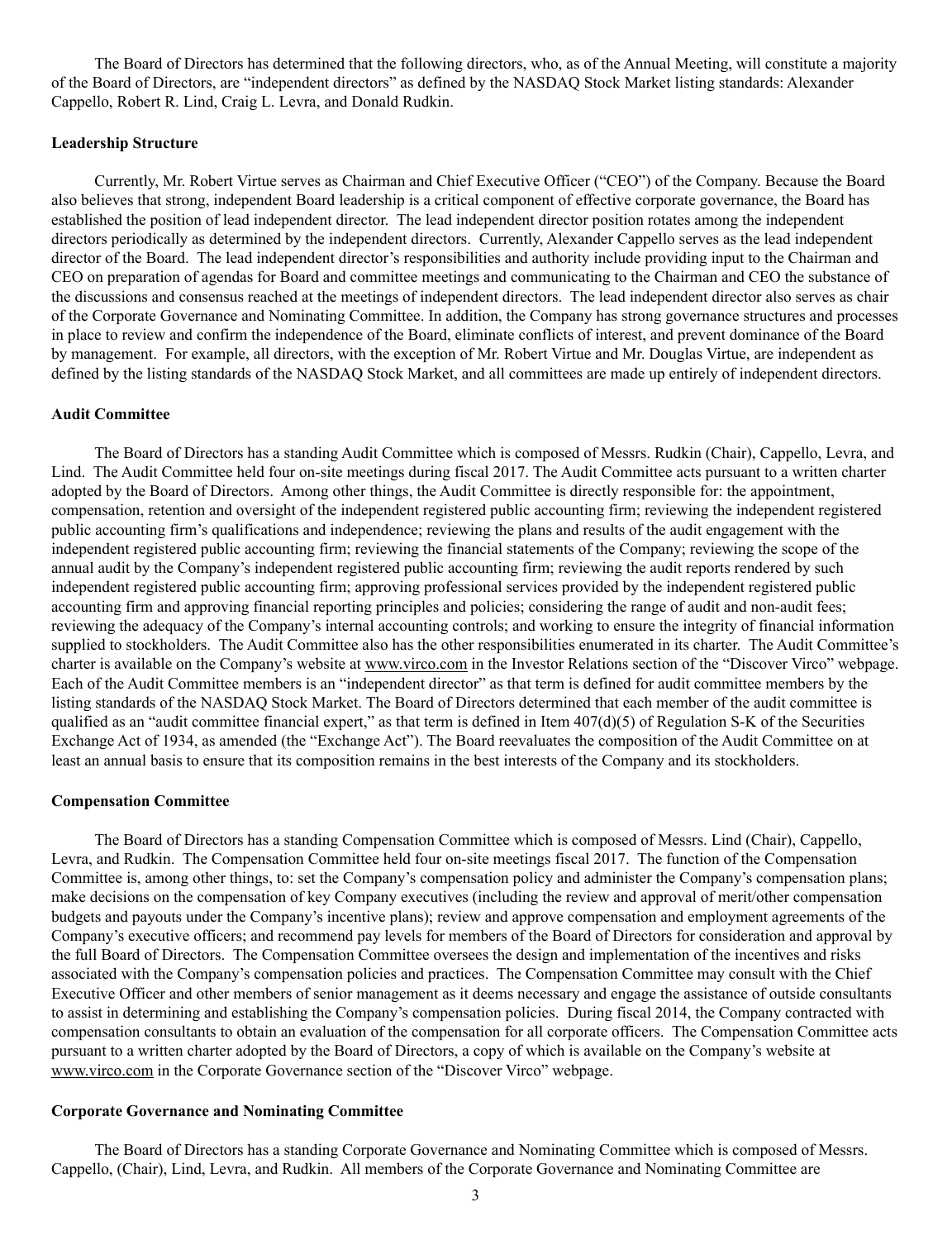"independent directors" as defined in the listing standards of the NASDAQ Stock Market. During fiscal 2017, the Corporate Governance and Nominating Committee held two on-site meetings. Each of these meetings was held outside the presence of management. The Corporate Governance and Nominating Committee acts pursuant to a written charter adopted by the Board of Directors, a copy of which is available on the Company's website at www.virco.com in the Corporate Governance section of the "Discover Virco" webpage. The Corporate Governance and Nominating Committee recommended to the Board of Directors each nominee the Board selected.

The Corporate Governance and Nominating Committee's functions are to identify and recommend to the Board of Directors from time to time candidates for nomination for election as directors of the Company at the Annual Meeting, recommend the composition of the Board of Directors and its committees, monitor a process to assess Board effectiveness and develop and implement Company corporate governance guidelines. Candidates may come to the attention of the Corporate Governance and Nominating Committee through members of the Board of Directors, stockholders or other persons. Consideration of new Board nominee candidates typically involves a series of internal discussions, review of information concerning candidates and interviews with selected candidates. Candidates may be evaluated at regular or special meetings, and may be considered at any point during the year, depending on the Company's needs. In evaluating nominations, the Corporate Governance and Nominating Committee considers a variety of criteria, including business experience and skills, independence, judgment, integrity, the ability to commit sufficient time and attention to Board of Directors activities and the absence of potential conflicts with the Company's interests. The Corporate Governance and Nominating Committee does not establish any specific minimum qualification standards for nominees to the Board of Directors, although from time to time the Corporate Governance and Nominating Committee may identify certain skills or attributes ( *e.g.,* financial experience, business experience) as being particularly desirable to meet specific Board of Director needs that may arise. To recommend a prospective nominee for the Corporate Governance and Nominating Committee's consideration, stockholders should submit a candidate's name and qualifications to the Company's Corporate Secretary at 2027 Harpers Way, Torrance, California 90501, Attention: Robert E. Dose, Secretary.

### **Communications with the Board of Directors**

Any stockholder interested in communicating with individual members of the Board of Directors, the Board of Directors as a whole, any of the committees of the Board or the independent directors as a group may send written communications to the Board of Directors, any committee of the Board of Directors or any director or directors of the Company at 2027 Harpers Way, Torrance, California 90501, Attention: Robert E. Dose, Secretary. Communications received in writing are forwarded to the Board of Directors, or the committee or individual director or directors to whom the communication is directed, unless, at his discretion, the Secretary determines that the communication is of a commercial or frivolous nature, is unduly hostile, threatening, illegal, does not reasonably relate to the Company or its business, or is otherwise inappropriate for the Board of Directors' consideration. In such cases, such correspondence may be forwarded elsewhere in the Company for review and possible response. The Secretary has the authority to discard or disregard any inappropriate communications or to take other appropriate actions with respect to any such inappropriate communications.

### **Code of Ethics**

The Company has adopted a Code of Conduct and Ethics for Directors, Officers and Employees (the "Code"). The Code applies to all Company directors, employees and officers, including the Company's Chief Executive Officer and senior financial officers, including the principal financial and accounting officers. The Code is available on the Company's website at www.virco.com in the Investor Relations section of the "Discover Virco" webpage. The Company intends to post any amendments to or waivers under the Code that apply to its Chief Executive Officer, principal financial officer and principal accounting officer on its website. Upon written request, the Company will provide a copy of the Code free of charge. Requests should be directed to Virco Mfg. Corporation, 2027 Harpers Way, Torrance, California 90501, Attention: Robert E. Dose, Secretary.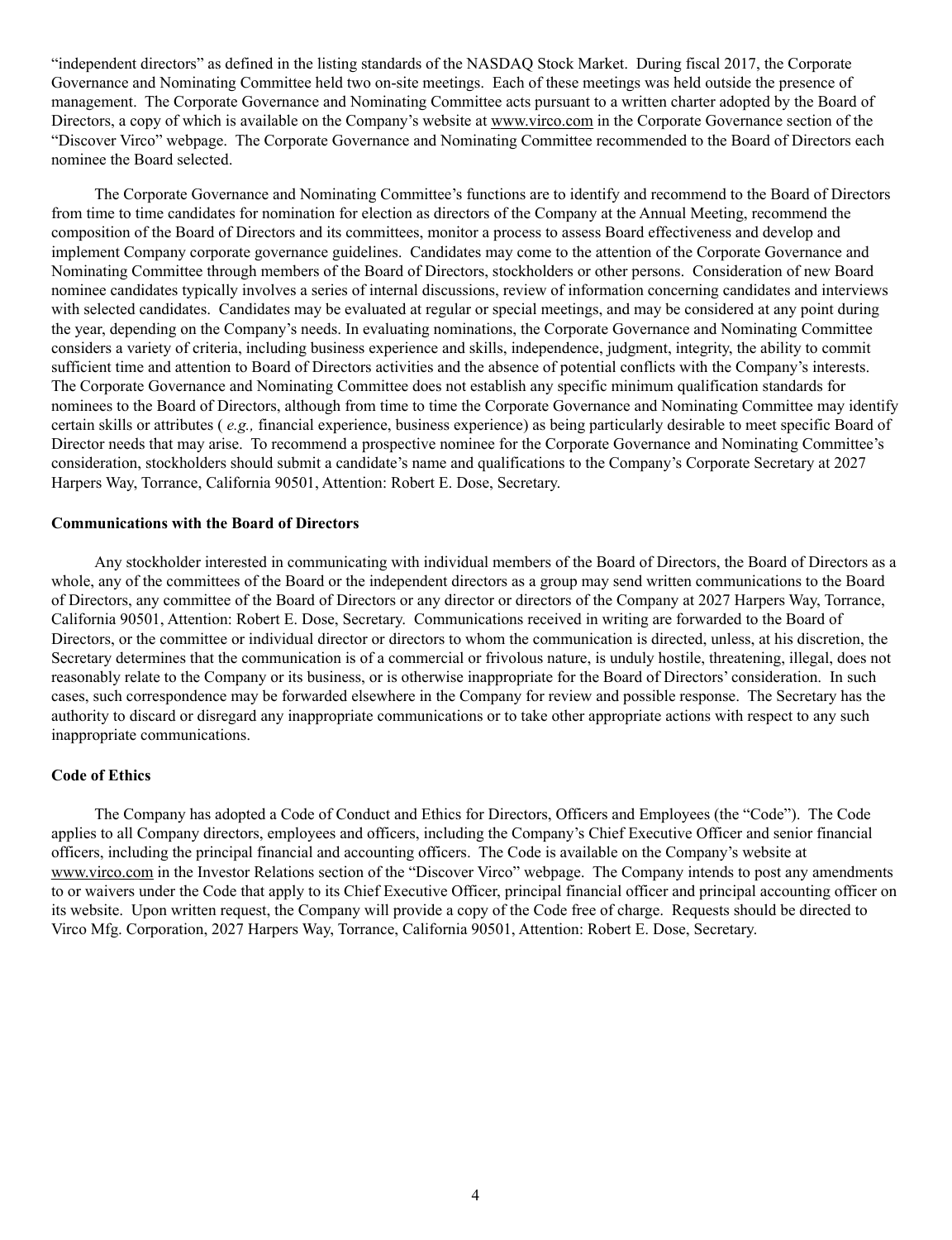#### **PROPOSAL 1**

### **ELECTION OF DIRECTORS**

The Certificate of Incorporation of the Company provides for the division of the Board of Directors into three classes as nearly equal in number as possible, with the term of one class expiring each year. The Company currently has six members on its Board of Directors, with two members in each of Class I, Class II and Class III. The two nominees for election to the Board as Class I directors with terms expiring at the 2020 Annual Meeting of Stockholders are Robert R. Lind and Craig L. Levra.

It is intended that the proxies solicited by this Proxy Statement will be voted in favor of the election of all nominees to the Board of Directors, unless authority to do so is withheld. Should any of such nominees be unable to serve as a director or should any additional vacancy occur before the election (which events are not anticipated), proxies may be voted for a substitute nominee selected by the Board of Directors. In the event that any person other than the nominees named below should be nominated for election as a director and cumulative voting rights are in effect, the proxies may be voted cumulatively for less than all of the nominees.

The following table sets forth certain information with respect to each of the nominees and our continuing directors. **The Board of Directors recommends that you vote "FOR" the election of each of the nominees.**

| <b>Name</b>    | Age | <b>Biographical Information, Skills and Qualifications</b>                                                                                                                                                                                                                                                                                                                                                                                                                                                                                                                                                                                                                                                                                                                                                                                                                                                                                                                                                                                                                                                                                                                                                                                                             | <b>Director</b><br><b>Since</b> | <b>Class of Director</b><br>(term expires) |
|----------------|-----|------------------------------------------------------------------------------------------------------------------------------------------------------------------------------------------------------------------------------------------------------------------------------------------------------------------------------------------------------------------------------------------------------------------------------------------------------------------------------------------------------------------------------------------------------------------------------------------------------------------------------------------------------------------------------------------------------------------------------------------------------------------------------------------------------------------------------------------------------------------------------------------------------------------------------------------------------------------------------------------------------------------------------------------------------------------------------------------------------------------------------------------------------------------------------------------------------------------------------------------------------------------------|---------------------------------|--------------------------------------------|
|                |     | Nominees for Class I Director Whose New Terms Will expire in 2020:                                                                                                                                                                                                                                                                                                                                                                                                                                                                                                                                                                                                                                                                                                                                                                                                                                                                                                                                                                                                                                                                                                                                                                                                     |                                 |                                            |
| Robert R. Lind | 69  | Managing Partner of Berkshire Bridge Capital, LLC, an<br>investment bank, since October 2005. Mr. Lind also served as<br>Managing Partner of Berkshire Bridge Partners, LLC, a licensed<br>investment advisor, and Nevada Growth Capital Fund from<br>October 2012 to March 2014 and as a Director of Nevada Capital<br>Investment Corporation, a statutory public benefit corporation<br>formed by the State of Nevada to provide venture funding for<br>Nevada businesses, from July 2011 to April 2012. Mr. Lind<br>previously was a Managing Director of SAIC's Venture Capital<br>Corporation, served as Head of Corporate Development at<br>Rockwell International, was a Managing Director at Lehman<br>Brothers Holdings, Inc. and served as a board member on the<br>Yosemite Conservancy Board of Trustees until December 31,<br>2014. Currently he is a Council Member on the Strategic Projects<br>Committee for the Yosemite Conservancy. Mr. Lind brings over<br>35 years of investment banking, venture capital investing,<br>corporate management and commercial banking experience and<br>qualifies as an "audit committee financial expert."                                                                                                         | 2014                            | I(2020)                                    |
| Craig L. Levra | 58  | Mr. Levra is a seasoned executive with deep expertise in the retail<br>and sports marketing industries. Mr. Levra led Sport Chalet, Inc.,<br>formerly a publicly traded specialty sports retailer based in<br>Southern California, from 1997 until May 2015, and served as<br>Chairman and CEO from 2001 until the sale to a private equity<br>firm in 2014. Mr. Levra served as CEO of Total Woman Gym &<br>Spa from December 2015 to December 2016. He currently<br>advises and serves on the Board of several retail and sports<br>companies, including Bauerfeind USA, Percolata and KitOrder. .<br>Early in his career, he was a client of Virco Manufacturing when<br>he headed furniture merchandising for office specialty retailer HQ<br>Office Supplies Warehouse. Mr. Levra has also served on the<br>Boards of Directors of the National Retail Federation, Junior<br>Achievement of Southern California, the Southern California<br>Committee for the Olympic Games and the Los Angeles Sports<br>and Entertainment Commission. Mr. Levra received a Bachelors<br>and MBA degree from the University of Kansas. Mr. Levra<br>brings extensive experience in management, operations and<br>marketing to our board, as well as brand development and retail | 2016                            | I(2020)                                    |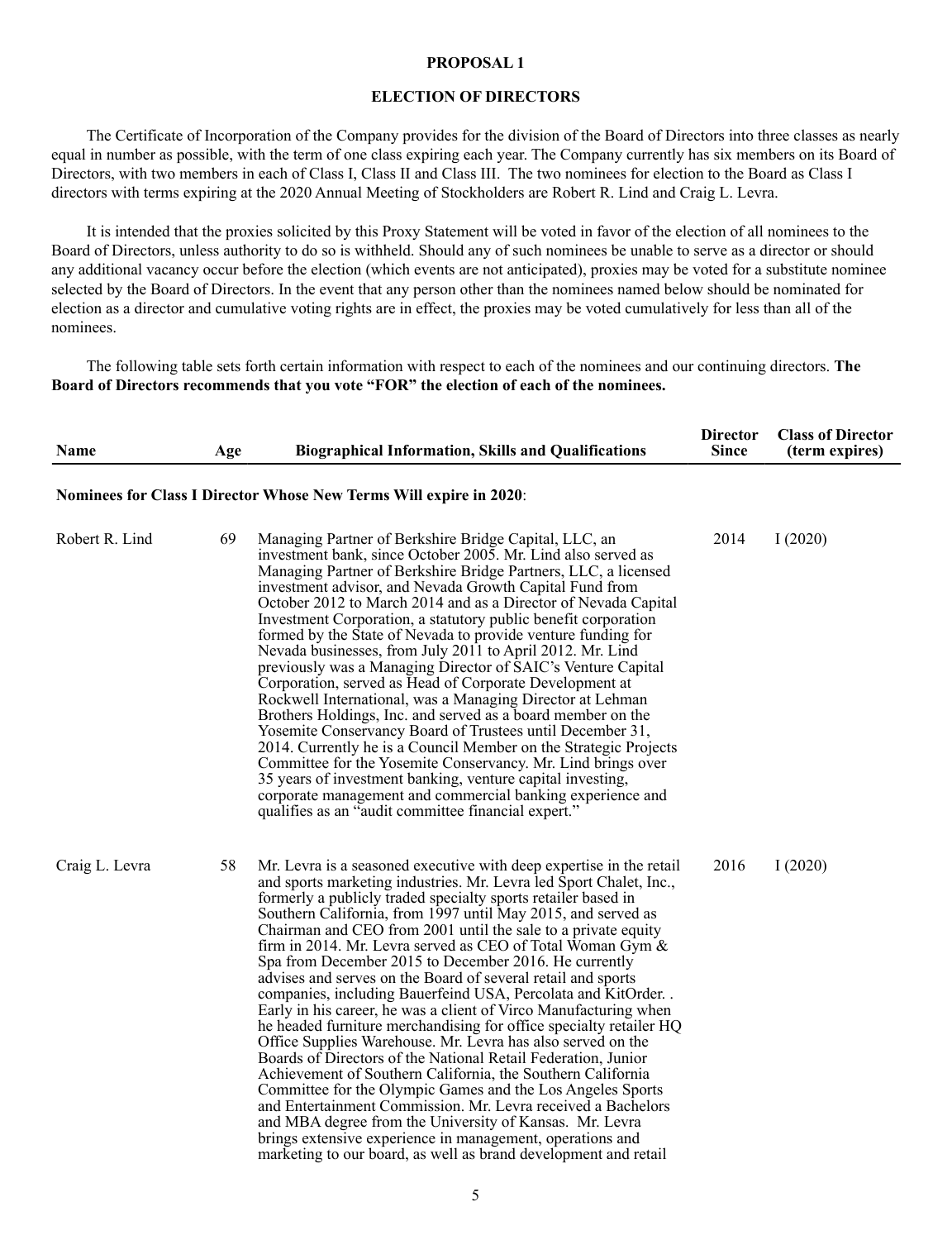# **Class II Directors Whose Terms Expire in 2018:**

| Robert A. Virtue | 84 | Chairman of the Board and Chief Executive Officer of the<br>Company since 1990; President of the Company from<br>August 1982 to November 2014. Mr. Virtue brings to the Board<br>over 60 years of experience and knowledge of the Company's<br>business, operations, and culture. Mr. Robert A. Virtue is<br>Mr. Douglas A. Virtue's father.                                                                                                                                                                                                                            | 1956 | II $(2018)$ |
|------------------|----|-------------------------------------------------------------------------------------------------------------------------------------------------------------------------------------------------------------------------------------------------------------------------------------------------------------------------------------------------------------------------------------------------------------------------------------------------------------------------------------------------------------------------------------------------------------------------|------|-------------|
| Donald R. Rudkin | 74 | Full time faculty member in the Masters of Business<br>Administration and Masters in Applied Finance programs at<br>Pepperdine University and a quality control consultant to Meloni<br>Hribal Tratner LLP, an accounting and financial services firm,<br>since 2005. Prior to that he was with Deloitte $&$ Touche LLP for<br>36 years, including serving as an audit partner, and the Regional<br>Compliance Officer for the west region. Mr. Rudkin brings<br>extensive financial experience to the Board and qualifies as an<br>"audit committee financial expert." | 2014 | II $(2018)$ |

# **Class III Directors Whose Terms Expire in 2019:**

| Douglas A. Virtue        | 58 | President of the Company since November 2014. Executive Vice<br>President of the Company from December 1997 to November<br>2014; previously General Manager of the Torrance Division of<br>the Company. Mr. Virtue brings to the Board almost 30 years of<br>experience and knowledge of the Company's business, operations<br>and culture. Mr. Douglas A. Virtue is Mr. Robert A. Virtue's son.                                                                                                                                                                                                                                                                                                                                                                                                                                                                                                                    | 1992 | III(2019)    |
|--------------------------|----|---------------------------------------------------------------------------------------------------------------------------------------------------------------------------------------------------------------------------------------------------------------------------------------------------------------------------------------------------------------------------------------------------------------------------------------------------------------------------------------------------------------------------------------------------------------------------------------------------------------------------------------------------------------------------------------------------------------------------------------------------------------------------------------------------------------------------------------------------------------------------------------------------------------------|------|--------------|
| Alexander L.<br>Cappello | 61 | Mr. Cappello has led several public and private companies,<br>including Cappello Group, Inc., a global merchant bank affiliated<br>with Cappello Global, LLC an investment bank. He is also a<br>director of The Cheesecake Factory Incorporated (NASDAQ),<br>California Ethanol & Power, Gusmer Enterprises and Caldera<br>Medical Corp. Mr. Cappello is a director of RAND Corporation's<br>Center for Middle East Public Policy, the Center for Global Risk<br>and Security, and the RAND-Russia Forum. Mr. Cappello is a<br>former Chairman of Intelligent Energy, PLC (London), Inter-Tel<br>(NASDAQ), Geothermal Resources Intl. (AMEX), California<br>Republic Bank (OTC), Cytrx (NASDAQ), Genius Products Inc.<br>(NASDAQ), Koo Koo Roo, Inc. (NASDAQ) and Patriot Defense<br>Group. Mr. Cappello brings significant financial, board<br>experience and qualifies as an "audit committee financial expert." | 2016 | III $(2019)$ |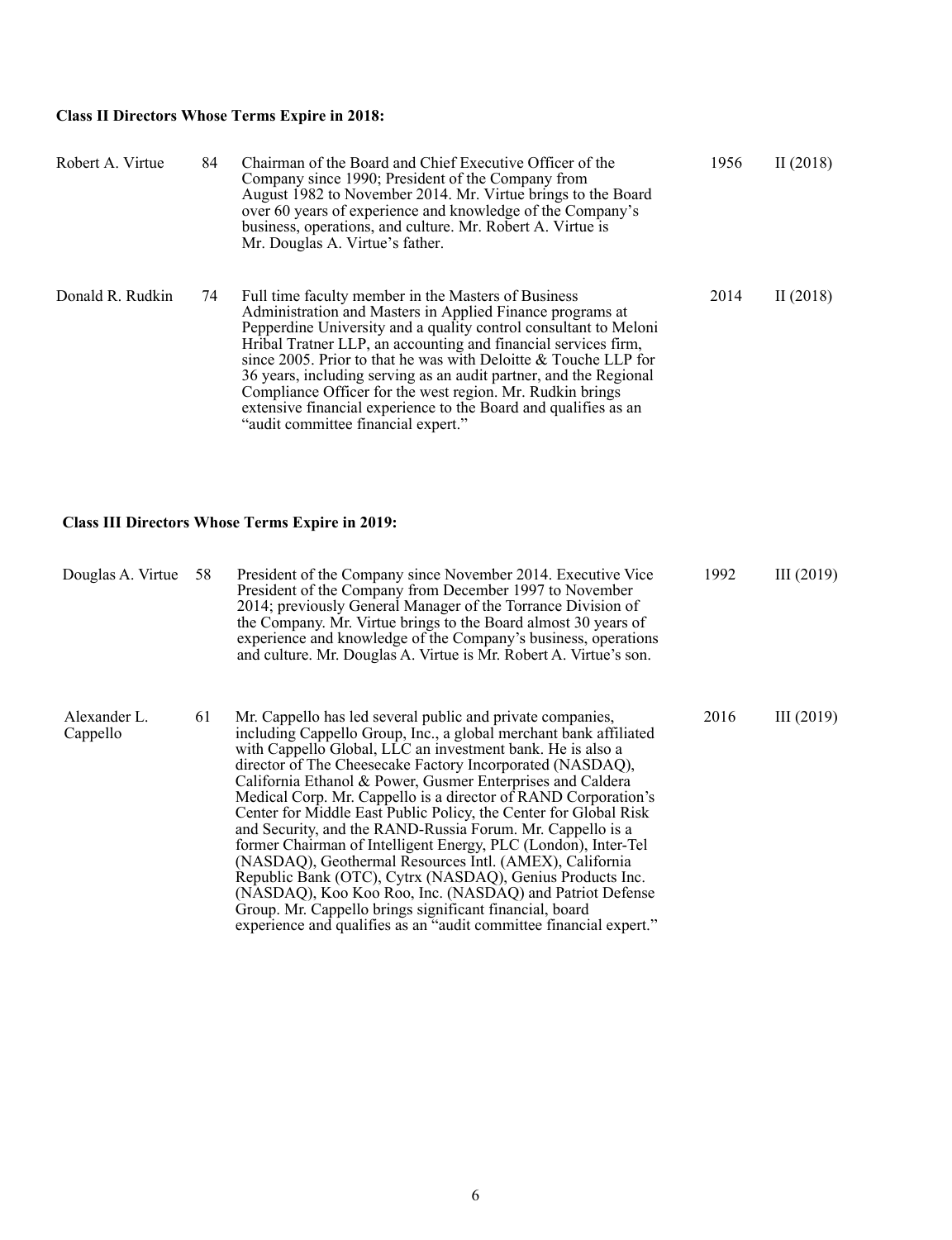### **PROPOSAL 2**

### **RATIFICATION OF APPOINTMENT OF INDEPENDENT REGISTERED PUBLIC ACCOUNTING FIRM**

The Company's Audit Committee has selected Ernst & Young LLP, independent registered public accounting firm, to audit its financial statements for the fiscal year ending January 31, 2018, and recommends that the stockholders vote for ratification of that appointment. The Company's Audit Committee has reviewed the professional services provided by Ernst & Young LLP, as described above, has considered the possible effect of such services on the independence of the firm, and has determined that such services have not affected Ernst & Young LLP's independence. Notwithstanding this selection, the Audit Committee, at its discretion, may direct the appointment of new auditors at any time during the fiscal year if the Audit Committee determines that such a change would be in the best interests of the Company and its stockholders.

The affirmative vote of a majority of the votes cast is required to ratify the Audit Committee's selection. The Company is not required to submit the selection of the independent registered public accounting firm to the stockholders for approval, but is doing so as a matter of good corporate governance. If the stockholders reject the selection, the Board of Directors will reconsider its selection.

**The Board of Directors recommends a vote "FOR" the ratification of the appointment of Ernst & Young LLP as the Company's independent registered public accounting firm for the fiscal year ending January 31, 2018.**

#### **PROPOSAL 3**

### **ADVISORY RESOLUTION ON EXECUTIVE COMPENSATION**

In accordance with Section 14A of the Exchange Act, we are asking stockholders to approve, on an advisory basis, the compensation of the Company's named executive officers. Since 2011, the Company has sought your advisory approval of compensation every three years, and the next such advisory vote on executive compensation will occur at our 2020 Annual Meeting, subject to ongoing review of the frequency of such votes by our Board of Directors and the outcome of the vote on Proposal No. 4 (Advisory Vote on Frequency of Future Advisory Resolutions).

The Compensation Committee has structured our executive compensation program to achieve the following key objectives: 1) attract, motivate and retain highly qualified executives; 2) link total compensation to stockholder returns; 3) reflect individual contributions to the performance of the Company; 4) achieve appropriate balance between long-term value creation and shortterm performance by including equity as part of total compensation; and 5) maintain internal fairness and morale.

Stockholders are urged to read the Summary Compensation Table and other related compensation tables and narrative under "Executive Compensation", which provide specific information on the compensation of the Named Executive Officers. The Compensation Committee and Board of Directors believe that the Company's policies and procedures are effective in achieving our goals and that the compensation of the Named Executive Officers reported in this Proxy Statement reflects and supports these compensation policies and procedures.

This advisory resolution, commonly referred to as a "say-on-pay" resolution, is non-binding on the Board of Directors. Although non-binding, the Board and the Compensation Committee will review and consider the voting results when making future decisions regarding our executive compensation program.

Based on the above, the Company is asking stockholders to approve the following advisory resolution at the 2017 Annual Meeting:

 RESOLVED, that the stockholders of Virco Mfg. Corporation approve, on an advisory basis, the compensation of the Company's Named Executive Officers disclosed in the Summary Compensation Table and the related compensation tables, notes and narrative in the Proxy Statement for the Company's 2017 Annual Meeting.

**The Board of Directors recommends a vote "FOR" the approval of the compensation of the Company's Named Executive Officers.**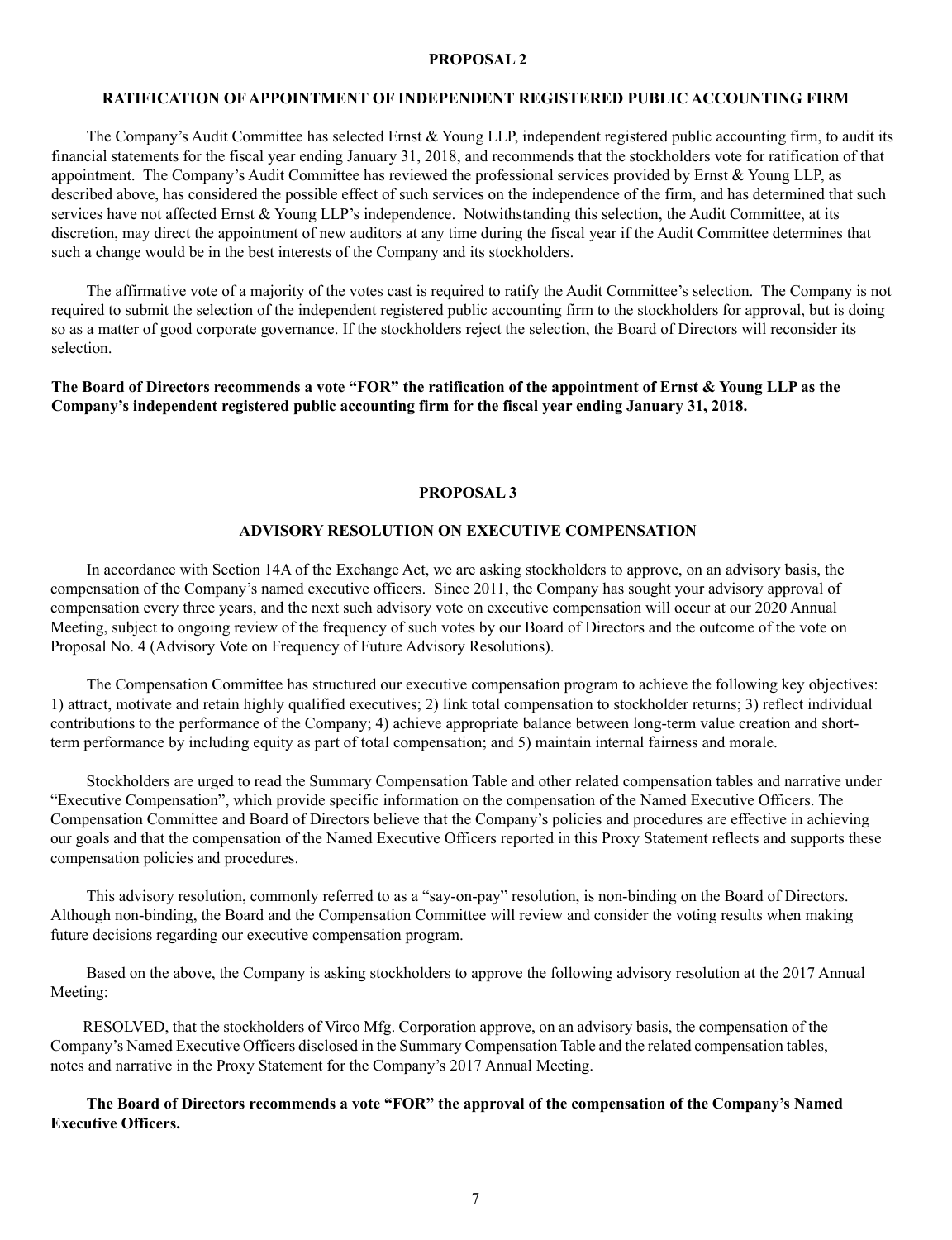### **PROPOSAL 4**

## **ADVISORY VOTE ON THE FREQUENCY OF FUTURE ADVISORY RESOLUTIONS ON EXECUTIVE COMPENSATION**

 In accordance with Section 14A of the Exchange Act, we are asking stockholders to vote on whether future advisory votes on executive compensation (such as Proposal No. 3 in this Proxy Statement) should occur every one year, every two years or every three years.

 After careful consideration, the Board of Directors recommends that future advisory votes on executive compensation occur every three years (triennially). The Board believes that this frequency is appropriate for a number of reasons. The Company's compensation programs are designed to reward long-term performance, and stockholders are also encouraged to evaluate the Company's executive compensation programs over a multi-year horizon and review executive compensation over a three-year period. In addition, the Board believes that a triennial advisory vote on executive compensation reflects the appropriate time frame to enable the Compensation Committee and the Board to evaluate the results of the most recent advisory vote on executive compensation, to discuss the implications of that vote with stockholders to the extent needed, to develop and implement any adjustments to the executive compensation programs that may be appropriate in light of a past advisory vote on executive compensation, and for stockholders to see and evaluate any such adjustments to the executive compensation programs.

 The Board is aware of and took into account views that some have expressed in support of conducting an annual advisory vote on executive compensation and the effects on accountability. The Board views the advisory vote on executive compensation as an additional, but not exclusive, means for stockholders to communicate their views on the Company's executive compensation programs, and many other avenues exist for stockholder engagement on this issue. Because the Company's executive compensation programs are designed to operate over the long-term and enhance long-term performance, the Board is concerned that an annual advisory vote on executive compensation could lead to a near-term perspective. While the Board believes that holding an advisory vote on executive compensation every three years will reflect the right balance of considerations in the normal course, the Board will periodically reassess that view and can provide for an advisory vote on executive compensation on a more frequent basis if changes in the compensation programs or other circumstances suggest that such a vote would be appropriate.

#### **Board Recommendation and Required Vote**

The Board recommends **THREE YEARS** as the frequency with which stockholders are provided an advisory and nonbinding vote to approve executive compensation. Assuming the presence of a quorum, the option receiving the greatest number of votes cast (i.e., every year, every two years or every three years) will be considered the frequency selected by stockholders. Abstentions and broker non-votes will have no effect on the proposal. Unless authority to do so is withheld, the proxy holders named in the proxy card will vote the shares represented thereby for a vote every three years as the frequency with which stockholders are provided an advisory and non-binding vote. Because your vote is advisory, it will be considered by the Board of Directors when it sets the frequency of the Company's "say on pay" vote regarding named executive compensation, but will not be binding upon the Company or the Board.

**The Board of Directors recommends a vote for THREE YEARS as the frequency with which stockholders are provided future advisory votes on the compensation of our named executive officers***.*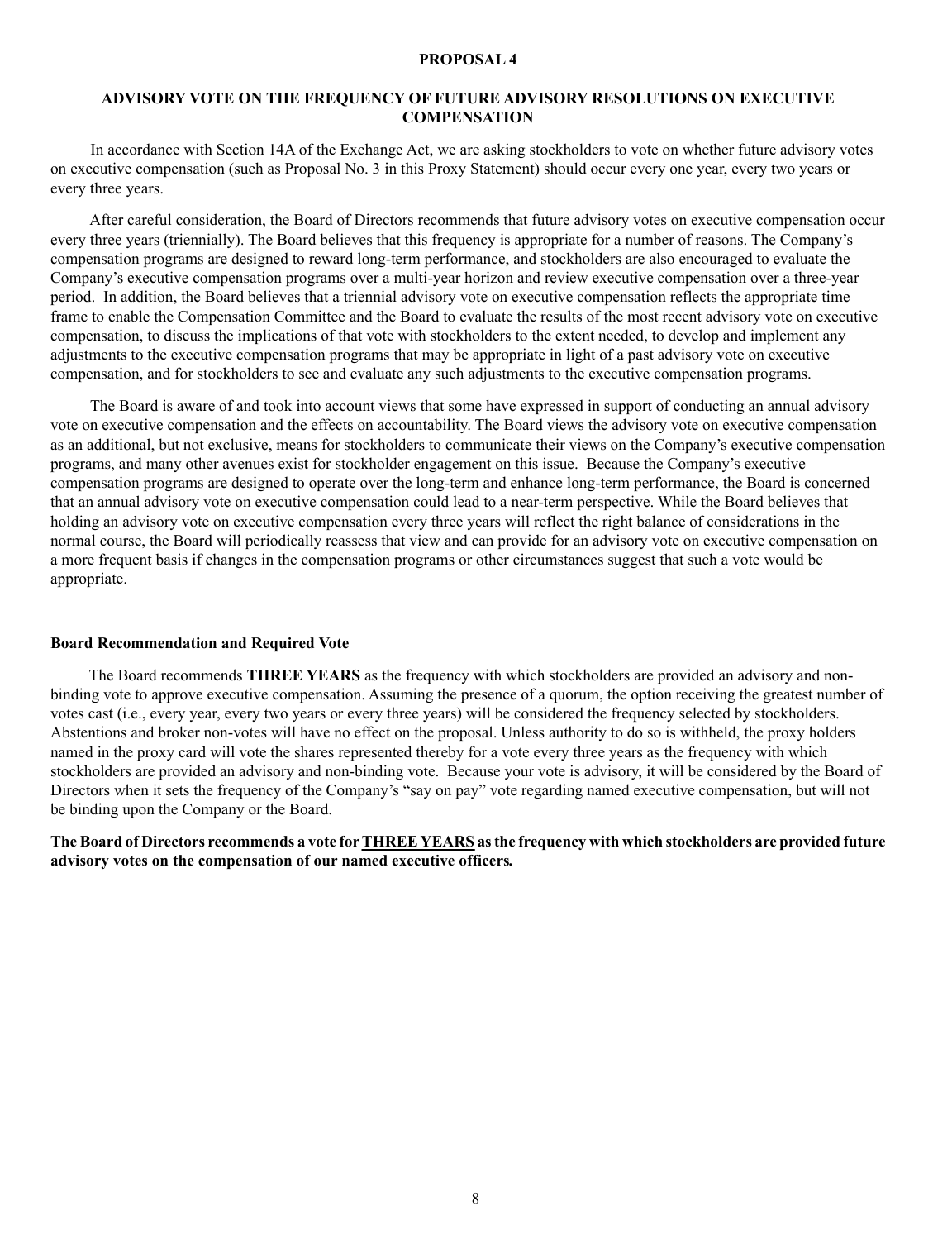### **SECURITY OWNERSHIP OF CERTAIN BENEFICIAL OWNERS AND MANAGEMENT**

### **Shares Owned By Directors, Management and Principal Stockholders**

The following table sets forth information as of April 21, 2017 (unless otherwise indicated), relating to the beneficial ownership of the Company's common stock by (i) each person known by the Company to own beneficially more than 5% of the outstanding shares of common stock of the Company, (ii) each director and director-nominee of the Company, (iii) each executive officer of the Company for whom compensation is disclosed in the tables below ("Named Executive Officers") and (iv) all executive officers and directors of the Company as a group. Unless otherwise indicated, the mailing address of each of the persons named is c/o Virco Mfg. Corporation, 2027 Harpers Way, Torrance, California 90501.

| Name of Beneficial Owner*                                                                      | <b>Amount and Nature of</b><br><b>Beneficial Ownership</b><br>$(*)$ | <b>Percent of Class</b><br>$(\%)$ |
|------------------------------------------------------------------------------------------------|---------------------------------------------------------------------|-----------------------------------|
| Wedbush Inc. $(1)$                                                                             | 1,732,059                                                           | 11.41                             |
| Minerva Advisors (2)                                                                           | 1,055,422                                                           | 6.91                              |
| Robert A. Virtue $(3)$ $(4)$<br>Chairman of the Board of Directors and Chief Executive Officer | 408,617                                                             | 2.69                              |
| Douglas A. Virtue (4)<br>Director and President                                                | 749,970                                                             | 4.94                              |
| Alexander L. Cappello<br>Director                                                              | 12,821                                                              | (5)                               |
| Robert Lind<br>Director                                                                        | 31,420                                                              | (5)                               |
| Craig L. Levra<br>Director                                                                     | 12,821                                                              | (5)                               |
| Donald Rudkin<br>Director                                                                      | 31,420                                                              | (5)                               |
| Robert E. Dose<br>Vice President Finance, Secretary, Treasurer                                 | 84,400                                                              | (5)                               |
| All executive officers and directors as a group (20 persons)                                   | 1,863,856                                                           | 12.17                             |

(\*) Except as indicated in the footnotes to this table and pursuant to applicable community property laws, to the knowledge of the Company, the persons named in this table have sole voting and investment power with respect to all shares beneficially owned by them. For purposes of this table, a person is deemed to be the "beneficial owner" of any security if the person has the right to acquire beneficial ownership of such security within 60 days of April 1, 2017 including but not limited to, any right to acquire through the exercise of any option, warrant or right or through the conversion of a security. Amounts for Messrs. Robert Virtue, Douglas Virtue, Dose, and all executive officers and directors as a group, include 12,000, 12,000, 12,000 and 132,000 shares issuable upon exercise of options or as restricted stock grants, respectively, and 25,178, 49,739, 5,286 and 166,124 shares held under the Company's 401(k) Plan as of April 21, 2017, respectively.

(1) Reflects information as of December 31, 2016, as reported in a Schedule 13G/A filing on March 1, 2017 by Wedbush, Inc. ("WI"), Edward W. Wedbush ("EWW"), and Wedbush Securities, Inc. ("WS"). The business addresses of the above filers are as follows: WI- 1000 Wilshire Blvd., Los Angeles, CA 90017-2457; EWW and WS- P.O. Box 30014, Los Angeles, CA 90030-0014. WI has the sole power to vote and dispose of 676,242 shares and shared power to vote and dispose of 676,242; EWW has sole power to vote and dispose of 887,668 shares, shared power to vote 1,563,910 shares, and shared power to dispose of 1,732,059 shares; shared power to vote 676,242 shares, and shared power to dispose of 844,391 shares.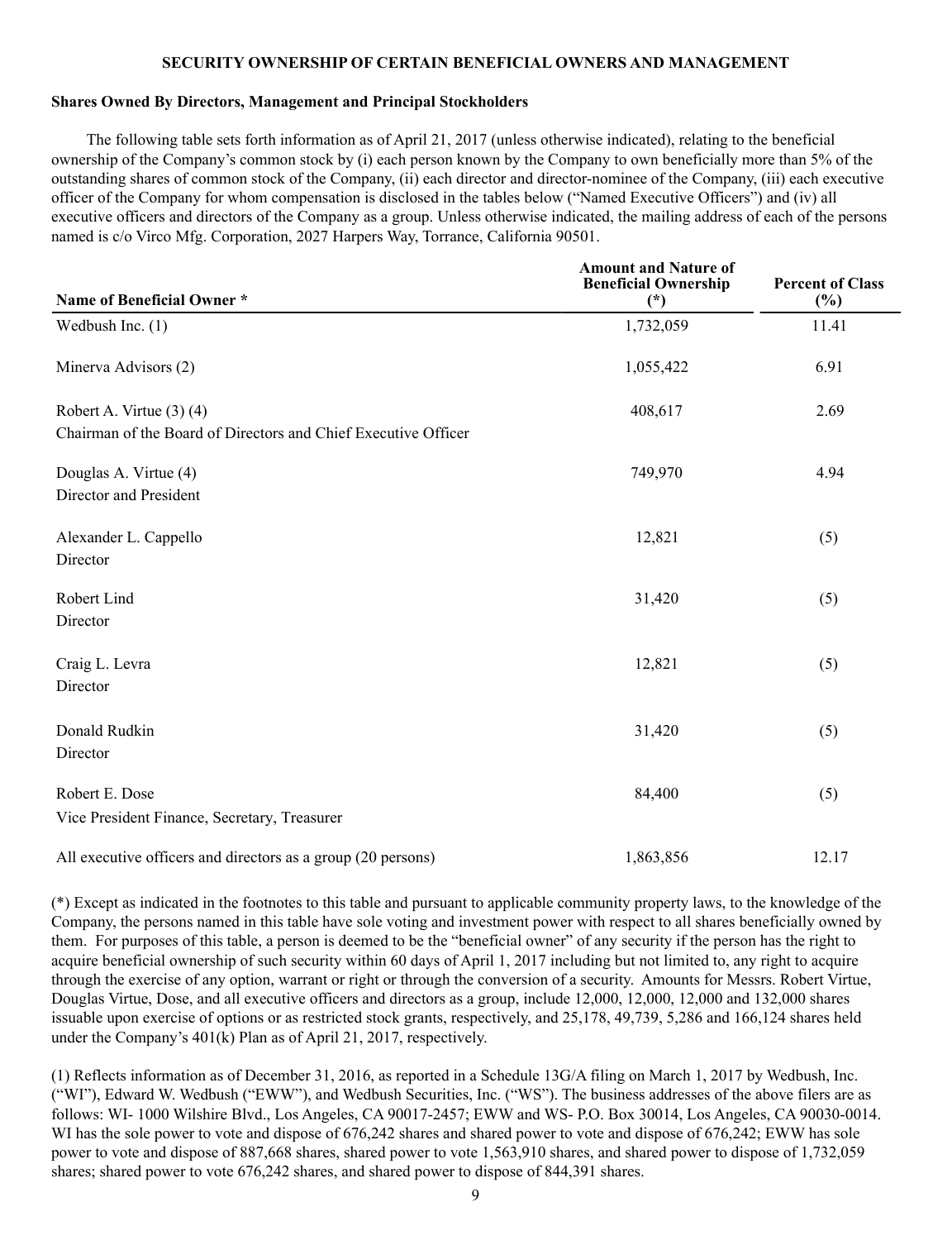(2) Reflects information as of December 31, 2016, as reported in a Schedule 13G filing on February 8, 2017, by Minerva Advisors LLC ("Minerva LLC"), Minerva Group, LP ("Minerva Group"), Minerva GP, LP ("Minerva GP"), Minerva GP, Inc. ("Minerva Inc.") and David P. Cohen. The address for each of the reporting persons is 50 Monument Road, Suite 201, Bala Cynwyd, PA 19004. Minerva LLC has sole power to vote and sole power to dispose of 609,115 shares, and shared power to vote and to dispose of 609,115 shares; each of Minerva Group, Minerva GP, and Minerva Inc. has sole power to vote and sole power to dispose of 609,115 shares and shared power to vote and dispose of 0 shares, and Mr. Cohen has sole power to vote and dispose of 615,289 shares, and shared power to vote and dispose of 615,289 shares.

(3) Excludes 1,834,534 shares owned beneficially by Mr. Robert Virtue's adult children, including Mr. Douglas Virtue, as to which Mr. Robert Virtue disclaims beneficial ownership.

(4) Douglas A. Virtue is Robert A. Virtue's son. The total number of shares beneficially owned by Mr. Robert A. Virtue, his brother Richard J. Virtue, his sister, Nancy Virtue-Cutshall and their children (including Mr. Douglas A. Virtue), aggregate 5,376,961 shares or 35.8% of the total shares of common stock outstanding. Robert A. Virtue, Richard J. Virtue, Nancy Virtue-Cutshall and certain of their respective spouses and children (including Douglas A. Virtue) (collectively, the "Virtue Stockholders") and the Company have entered into an agreement with respect to certain shares of the Company's common stock received by the Virtue Stockholders as gifts from the founder, Julian A. Virtue, including shares received in subsequent stock dividends in respect of such shares. Under the agreement, each Virtue Stockholder who proposes to sell any of such shares is required to provide the remaining Virtue Stockholders notice of the terms of such proposed sale. Each of the remaining Virtue Stockholders is entitled to purchase any or all of such shares on the terms set forth in the notice. The Company may purchase any shares not purchased by such remaining Virtue Stockholders on such terms. The agreement also provides for a similar right of first refusal in the event of the death or bankruptcy of a Virtue Stockholder, except that the purchase price for the shares is to be based upon the then prevailing sales price of the Company's common stock on the NASDAQ Stock Market.

(5) Less than 1%.

# **EXECUTIVE COMPENSATION**

# **Objectives and Structure of the Executive Compensation Program**

The objectives of the Company's executive compensation program are to: 1) attract, motivate and retain highly qualified executives; 2) link total compensation to stockholder returns; 3) reflect individual contributions to the performance of the Company; 4) achieve appropriate balance between long-term value creation and short-term performance by including equity as part of total compensation; and 5) maintain internal fairness and morale.

In keeping with the entrepreneurial spirit of Virco founder Julian Virtue (1908-1991), Virco's executive compensation package is designed to be simple, frugal, inclusive of all salaried employees, and contain substantial components which are tied **directly to shareholder returns.**

All salaried Virco employees, including Named Executive Officers (NEOs) and top-, mid-, and entry-level managers, are participants in the Company's **Entrepreneurial Salaried Bonus Plan (ESBP).** There is no separate compensation plan exclusively for executives. The ESBP was used in establishing bonuses for the fiscal year ended January 31, 2017, as reflected in the Summary Compensation Table below.

The ESBP contains three basic elements:

1) Each salaried employee's annual **Base Salary;**

2) An annual **Bonus Incentive** denoted as a percentage of the base salary, and;

3) For the top 22 Officers and Internal 'Directors' (collectively the Company's top managers) an award of **Restricted Stock Units (RSUs)** reflecting the respective manager's duties and responsibilities.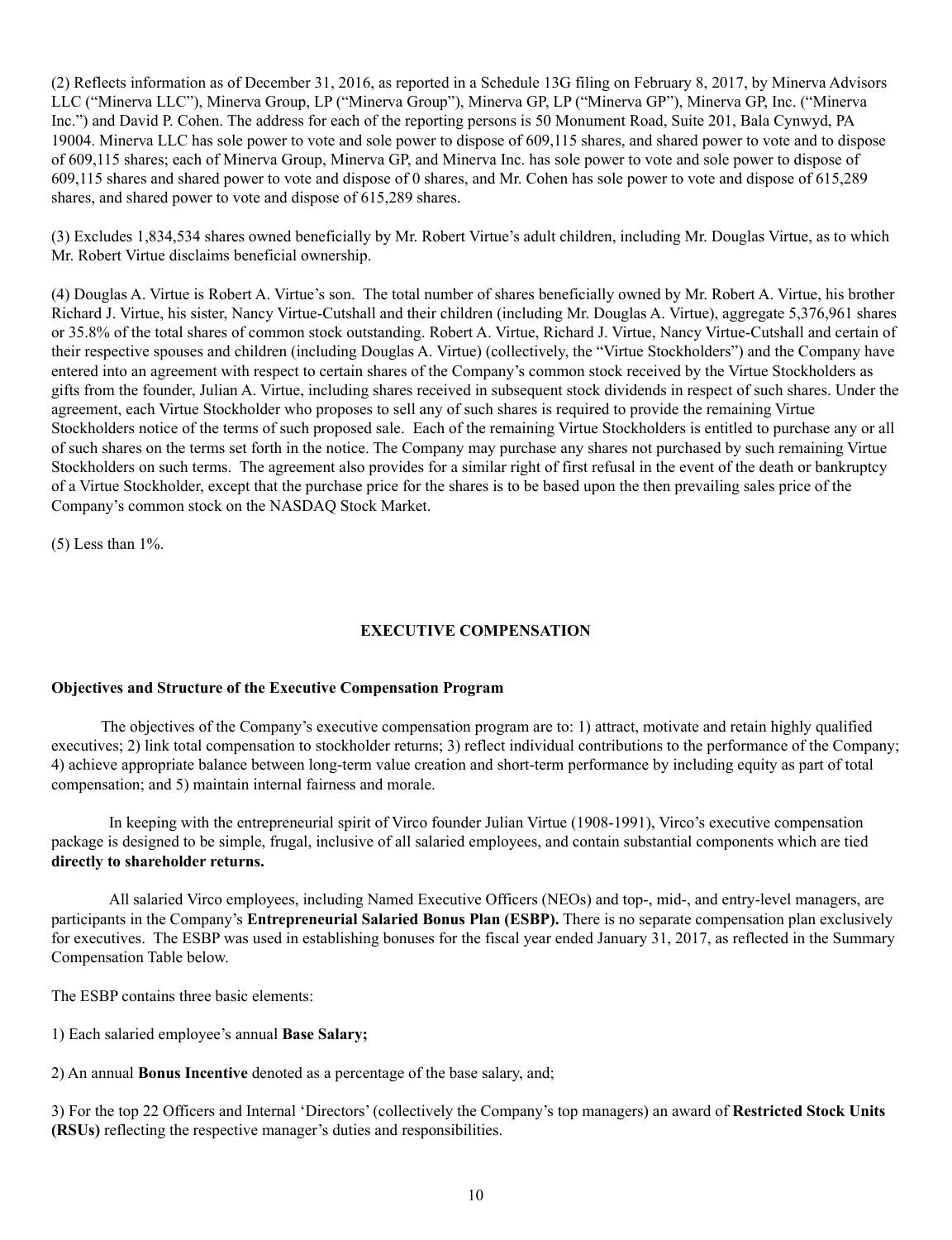Each year, the Company's Board of Directors evaluates the prior year's performance and prospects for the coming year. The Compensation Committee, which consists entirely of Independent Directors, then establishes a minimum operating profit threshold. For fiscal 2017, the target was \$4,000,000. Until this target operating profit is met, no participants in the ESBP are eligible for any bonus. The Compensation Committee then recommends the ESBP targets to the full Board for approval as a component of the Company's **Annual Operating and Bonus Plan.**

Once the minimum operating profit threshold is achieved, one-third of any additional earnings **above and beyond** the minimum target are available for distribution to the Salaried Employees. In addition, bonus payouts to NEO's are capped at 50% of their base salary.

The Compensation Committee believes that the ESBP has several important entrepreneurial benefits:

1) It ensures that NEO's and managers will only receive a cash bonus if the Company is profitable.

2) It provides a simple ratio of distribution that rewards shareholders on a 2:1 ratio compared to management, once the shareholder minimum profit target has been achieved;

3) It links **all salaried managers** into a single incentive plan, appropriate for a vertically integrated business model in which all managers and all operating units must cooperate to achieve success.

As of 2017, the Company had 118 salaried employees participating in this plan. This included all salaried members of operations, distribution, administration, and selected sales and marketing. The majority of salaried sales employees have a separate incentive plan tied directly to the sales volume generated in their own territory, and do not participate in the Entrepreneurial Salaried Bonus Plan.

In 2017, Named Executive Officers received in the aggregate:

- 1) \$840,0000 in base salary
- 2) \$123,000 in ESBP cash payments; and
- 3) Vested in 36,000 RSUs.

The other 115 participants in the ESBP received as a group:

- 1) \$9,753,000 in base salary;
- 2) \$781,000 in ESBP cash payments; and
- 3) Vested in 160,000 RSUs.

As illustrated by these summary figures, the ESBP reaches very deep into the Company's ranks. Its structure has the effect of rewarding salaried personnel as the Company's performance improves, and is designed to engage all participants in the risks and rewards of entrepreneurship.

Because of the entrepreneurial nature of this compensation plan and the difficult business conditions of the past decade, no salaried employees received a bonus during the years 2010-2015. During this time, salaried employees received no raises or Costof-Living adjustments, other than for promotions, and several executives took voluntary salary decreases.

Management and the Board believe the simple, transparent compensation program of the ESBP rewards shareholders while also incentivizing the teamwork essential in a vertically integrated manufacturing, sales and service business. The program structure has remained essentially unchanged since the early 1990s. Because employees and shareholders were "all in it together," Management further believes the inclusive nature of this plan contributed to the Company's morale while navigating the challenges of recent years.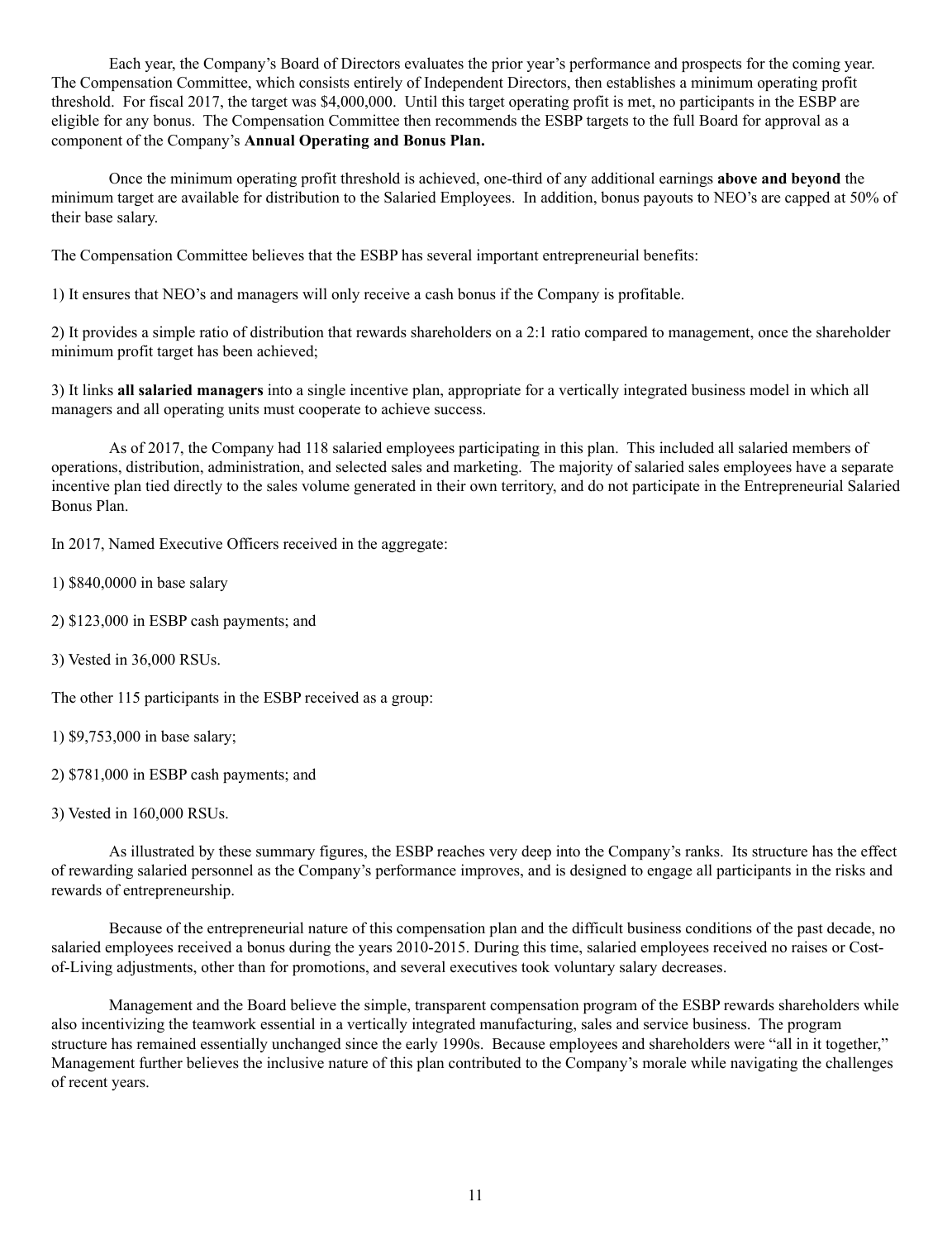### **Summary Compensation Table for Fiscal Years Ended January 31, 2017 and 2016**

The table below sets forth the compensation awarded to, earned by, or paid to, each of the Named Executive Officers for the fiscal year ended January 31, 2017 and 2016. The Company has no employment agreements with any of its executives. While employed, executives are entitled to base salary, participation in the executive compensation programs identified in the tables below and other benefits common to all employees.

The amounts shown in this column are based on the same assumptions used in the preparation of the Company's 2017 financial statements, which are described in the MD&A and Footnote #4 to the Company's Form 10-K for the year ended January 31, 2017. The Pension Plans that Named Executive Officers participate in were frozen in 2003. The Named Executive Officers did not accrue any additional benefits under the plans during 2015, 2016, or 2017.

The amounts in this column include automobile allowances and the value of personal use of a Company provided vehicle.

| Year | Salary  | <b>Bonus</b>      | Stock<br>Awards  | Non-Equity<br>Incentive Plan<br>Compensation | Nonqualified<br>Deferred<br>Compensation<br>Earnings | All Other<br>Compensation | Total<br>$(\$\)$        |
|------|---------|-------------------|------------------|----------------------------------------------|------------------------------------------------------|---------------------------|-------------------------|
|      |         |                   |                  |                                              |                                                      |                           |                         |
| 2017 | 293,710 | 43,830            |                  |                                              |                                                      | 12,000                    | 349,540                 |
| 2016 | 240,480 | 67,860            |                  |                                              |                                                      | 12,000                    | 320,340                 |
|      |         |                   |                  |                                              |                                                      |                           | 317,791                 |
| 2016 | 220,480 | 62,178            |                  |                                              |                                                      | 8,890                     | 291,548                 |
|      |         |                   |                  |                                              |                                                      |                           |                         |
| 2017 | 264,351 | 38,717            |                  |                                              |                                                      | 12,000                    | 315,068                 |
| 2016 | 255,480 | 57,656            |                  |                                              |                                                      | 12,000                    | 325,136                 |
|      | 2017    | $(\$)$<br>269,275 | $(\$)$<br>40,178 | $($ \$ $)(1)$                                | $(\$)$                                               | $(\$)$                    | $($ (\$) $(2)$<br>8,338 |

(1) The amounts shown in this column are the aggregate grant date fair value of stock awards granted during the applicable fiscal year, computed in accordance with Financial Accounting Standards Board Accounting Standards Codification Topic 718 ("FASB 718"). The assumptions used to calculate these figures are described in Note 5 of the Company's Form 10-K for the applicable fiscal year.

(2) The amounts in this column include automobile allowances and the value of personal use of a Company provided vehicle.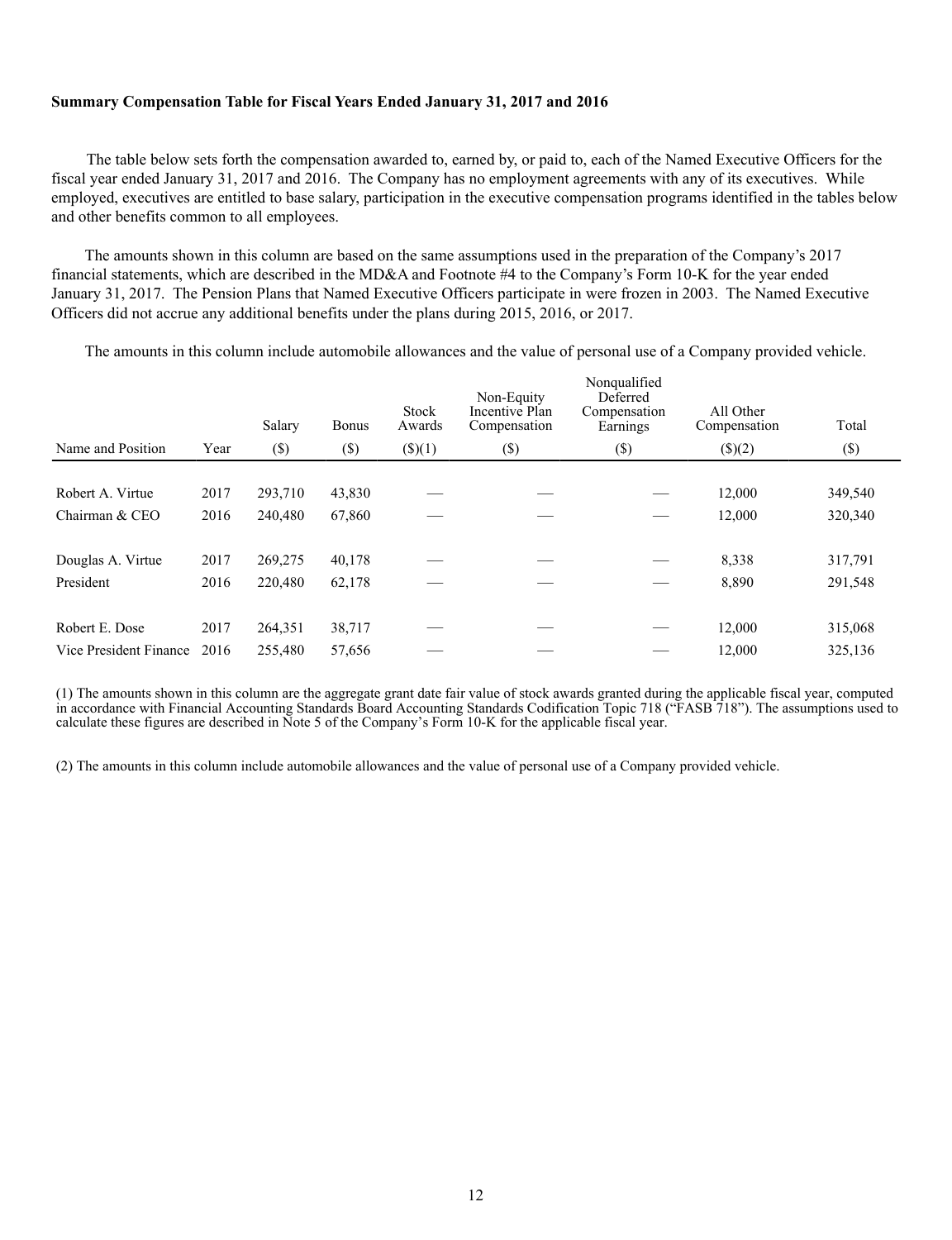#### **Outstanding Equity Awards at Fiscal Year-End 2017**

The following table sets forth outstanding equity awards held by the Named Executive Officers as of January 31, 2017.

|                        | <b>Stock Awards</b> |                                                               |                                                                                  |  |  |
|------------------------|---------------------|---------------------------------------------------------------|----------------------------------------------------------------------------------|--|--|
| Name and Title         | Year of<br>Award    | Shares or Units of<br>Stock that have not<br>Vested $(\#)(1)$ | Market Value of<br>Shares or Units of<br>Stock that have<br>not Vested $(\$)(2)$ |  |  |
|                        |                     |                                                               |                                                                                  |  |  |
| Robert A. Virtue       | 2012                | 6,000                                                         | 26,340                                                                           |  |  |
| Chairman and CEO       | 2014                | 18,000                                                        | 79,020                                                                           |  |  |
| Douglas A. Virtue      | 2012                | 6,000                                                         | 26,340                                                                           |  |  |
| President              | 2014                | 18,000                                                        | 79,020                                                                           |  |  |
| Robert E. Dose         | 2012                | 6,000                                                         | 26,340                                                                           |  |  |
| Vice President Finance | 2014                |                                                               | 79,020                                                                           |  |  |
|                        |                     | 18,000                                                        |                                                                                  |  |  |

(1) All RSUs vest at 20% per year for five years from the grant date. For the 6,000 RSUs remaining from the June 19, 2012 RSU award there is one remaining vesting date: June 19, 2017. For the 18,000 RSUs remaining from the June 24, 2014 RSU award there are three remaining vesting dates: June 24, 2017, June 24, 2018, and June 19, 2019.

(2) All year-end dollar values were computed based on the fiscal year-end closing price of \$4.40 per share of common stock less the \$0.01 par value of the share of Common Stock that is paid by the Named Executive Officer.

### **Retirement Benefits**

The Company maintains two defined benefit pension plans in which the Named Executive Officers participate, the Virco Employees Retirement Plan ("Employee Plan") and the Virco Important Performers Retirement Plan ("VIP Plan"). The Company and its subsidiaries cover all employees under the Employee Plan, which is a qualified noncontributory defined benefit retirement plan. Benefits under the Employee Plan are based on years of service and career average earnings. The Company also provides a supplementary retirement plan for certain key employees, the VIP Plan. The VIP Plan provides a benefit up to 50% of average compensation for the last five years in the VIP Plan, offset by benefits earned under the Employee Plan. Effective December 31, 2003, the Company froze all future benefit accruals under the plans. All NEO's are fully vested under both Plans.

#### **Potential Payments upon Termination or Change-in-Control**

The Company does not have employment agreements with any of the Named Executive Officers. Retirement, death, disability and change-in-control events do not trigger the payment of compensation to the Named Executive Officers that is not available to all salaried employees (including the amounts included in the "Retirement Benefits" discussion above). Named Executive Officers do not have a contractual right to receive severance benefits.

As noted in "Post-Employment and Other Events," pursuant to the Company's 2007 and 2011 Stock Incentive Plans, the vesting of all outstanding stock awards is accelerated upon a change-in-control. Change-in-control is defined as a party other than the members of the Virtue family accumulating 20% or more of the Company's common stock.

#### **DIRECTOR COMPENSATION**

Directors who are also officers of the Company receive no additional compensation for their services as directors. Directors receive an annual retainer of \$150,000 composed of (i) \$100,000 in the form of monthly cash payments and (ii) \$50,000 in the form of restricted stock granted each year on the date of the Annual Meeting of Stockholders. The Directors are reimbursed for travel and related expenses incurred to attend meetings.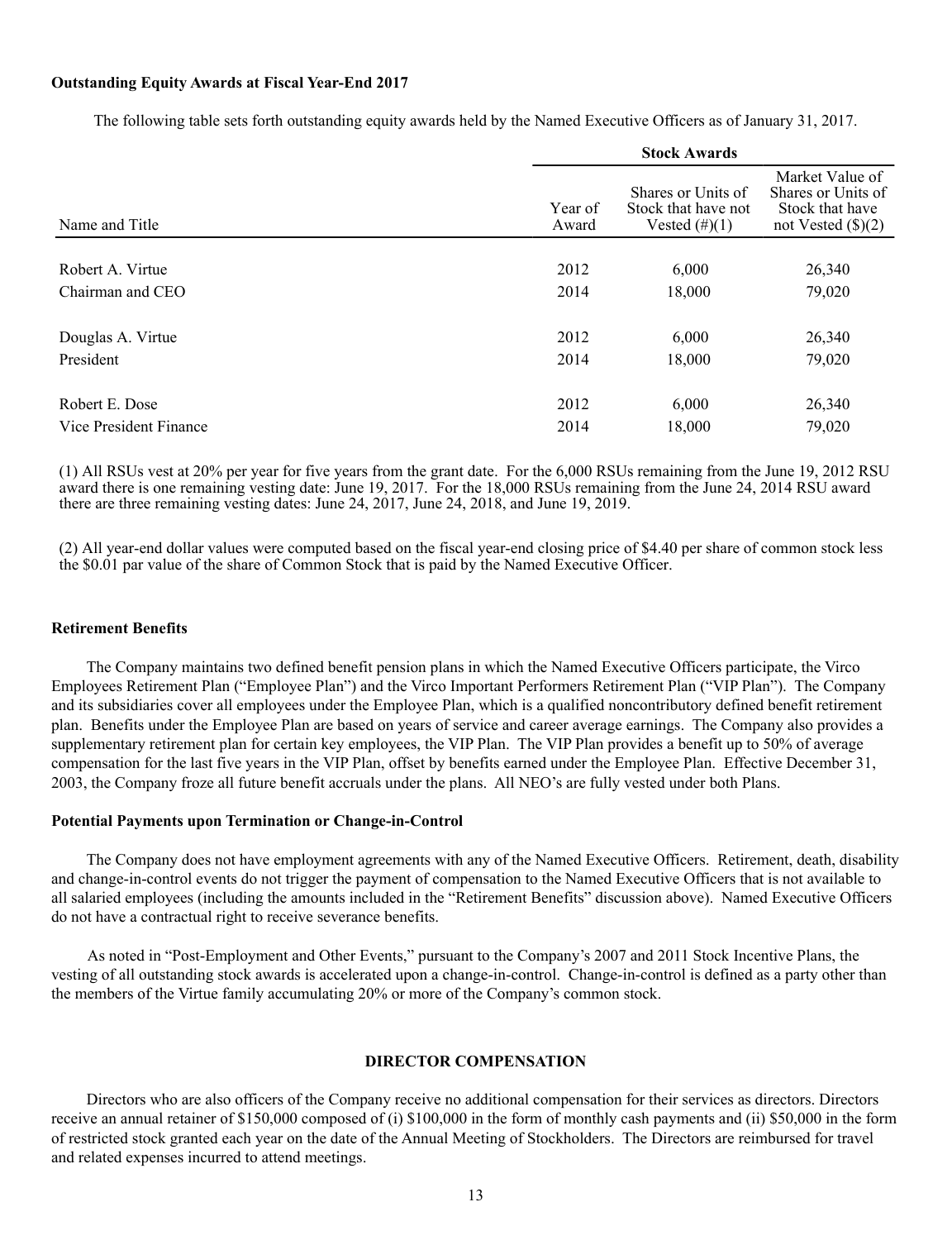The Company's guidelines with regard to common stock ownership by directors are for each director to own common stock with a market value of three times or more the annual cash retainer.

The following table sets forth the compensation paid to each independent director who served during our fiscal year ended January 31, 2017:

| Name and Position                    | Fees Earned<br>or Paid in<br>Cash<br>\$)(1) | <b>Stock Awards</b><br>$($ )(2) | Nonqualified<br>Deferred<br>Compensation<br>Earnings<br>$(\$\)$ | All Other<br>Compensation<br>$(\$\)$ | Total<br>$(\$\)$ |
|--------------------------------------|---------------------------------------------|---------------------------------|-----------------------------------------------------------------|--------------------------------------|------------------|
| Directors :                          |                                             |                                 |                                                                 |                                      |                  |
| Alexander Cappello                   | 82,372                                      | 33,333                          |                                                                 |                                      | 115,705          |
| Craig L. Levra                       | 58,333                                      | 33,333                          |                                                                 | $\overline{\phantom{a}}$             | 91,666           |
| Robert R. Lind                       | 83,333                                      | 41,667                          |                                                                 | $\blacksquare$                       | 125,000          |
| Donald Rudkin                        | 83,333                                      | 41,667                          |                                                                 | $\blacksquare$                       | 125,000          |
| Michael DiGregorio (former director) | 25,000                                      | 8,333                           |                                                                 |                                      | 33,333           |

(1) Cash Fees include the cash portion of the annual retainer of plus fees for serving as a lead director, committee chair, or committee member.

(2) A grant of 12,821 shares of restricted stock with a grant date fair value of \$50,000 was awarded on the day of the 2016 Annual Meeting of Stockholders.

### **Securities Authorized for Issuance Under Equity Compensation Plans**

|                                                           | Equity Compensation Plan Information                                                                           |                                                                                                |                                                                                                                                                                          |  |
|-----------------------------------------------------------|----------------------------------------------------------------------------------------------------------------|------------------------------------------------------------------------------------------------|--------------------------------------------------------------------------------------------------------------------------------------------------------------------------|--|
| Plan category                                             | Number of securities<br>to be issued upon<br>exercise of<br>outstanding options,<br>warrants and rights<br>(#) | Weighted-average<br>exercise price of<br>outstanding<br>options, warrants<br>and rights<br>(S) | Number of<br>securities remaining<br>available for future<br>issuance under<br>equity compensation<br>plans - excluding<br>securities reflected<br>in column<br>$^{(#)}$ |  |
| Equity compensation plans approved by security<br>holders |                                                                                                                |                                                                                                |                                                                                                                                                                          |  |
|                                                           |                                                                                                                |                                                                                                | 764,236 (1)                                                                                                                                                              |  |

(1) Represents the number of shares available for issuance as of January 31, 2017, under the Company's 2011 Stock Incentive Plan.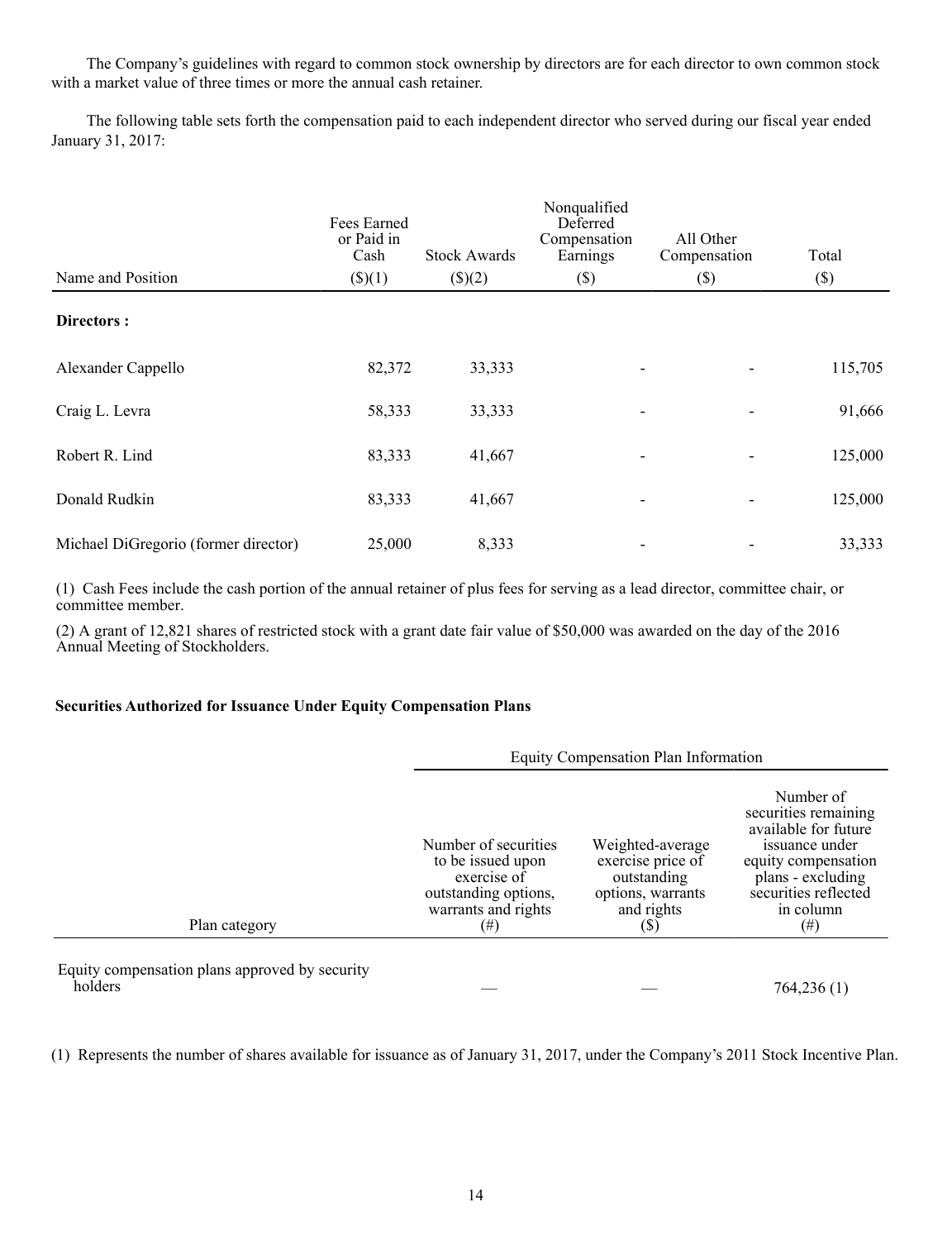### **CERTAIN RELATIONSHIPS AND RELATED TRANSACTIONS**

 Jerald Farrell, who is the brother of Patricia Quinones, our Senior Vice President and Chief Administrative Officer has been employed by the Company in various positions since March 24, 1997, and most recently as Vice President of Manufacturing. During fiscal 2016 and 2017, the total compensation (which includes base salary, the value of stock based awards and personal use of a Company car) paid by the Company to Mr. Farrell was approximately \$167,900 and \$178,005, respectively. Annie Rudkin, who is daughter of Donald Rudkin, has been employed by the Company since October 14, 2014, and most recently as Director of Warehouse Operations. During fiscal 2016 and 2017, the total compensation paid to Ms. Rudkin was approximately \$160,756 and \$162,465. Kathy Virtue Young, who is the daughter of Robert A. Virtue and sister of Douglas A. Virtue, has been employed by the Company in various sales positions since October 27, 1986, most recently as a Regional Sales Manager. During fiscal 2016 and 2017, the total compensation (which includes base salary, incentive sales programs, and personal use of a Company car) paid by the Company to Ms. Young was approximately \$170,892 and \$181,303, respectively. Andrew Virtue, who is the son of Robert A. Virtue and brother of Douglas A. Virtue, provided design consulting services to the Company, and was paid by the Company aggregate consulting fees of \$142,145 and reimbursed expenses of \$13,789 during fiscal 2017.

 In keeping with the Company's policy on Related Party Transactions, the Board and the Audit Committee have reviewed and ratified the terms and circumstances of the transactions at the time such transactions were initiated.

### **REPORT OF THE AUDIT COMMITTEE**

The Board of Directors has adopted a written charter for the Audit Committee, which is available on the Company's website at www.virco.com in the Investor Relations section of the "Discover Virco" webpage. The Audit Committee reviews the Company's financial reporting process on behalf of the Board of Directors. Management has the primary responsibility for the financial statements and the reporting process. The Company's independent registered public accounting firm is responsible for expressing an opinion on the conformity of the Company's audited financial statements with accounting principles generally accepted in the United States.

In this context, the Audit Committee has reviewed and discussed the audited financial statements included in the Company's Annual Report on Form 10-K for the fiscal year ended January 31, 2017, with management and the independent registered public accounting firm, including their judgment of the quality and appropriateness of accounting principles, the reasonableness of significant judgments and the clarity of the disclosures in the financial statements. In addition, the Audit Committee has discussed with the independent registered public accounting firm the matters required to be discussed by Public Company Accounting Oversight Board standards, SEC rules, and other applicable standards. In addition, the Audit Committee has received from the independent registered public accounting firm the written disclosures and letter required by the applicable requirements of the Public Company Accounting Oversight Board regarding the independent registered public accounting firm's communication with the Audit Committee concerning independence, and has discussed with the independent registered public accounting firm the independent registered public accounting firm's independence. The Audit Committee has also considered whether the independent registered public accounting firm's provision of non-audit services to the Company is compatible with the auditors' independence. The Audit Committee also reviewed and discussed with management its report on internal control over financial reporting.

In reliance on the reviews and discussions referred to above, the Audit Committee recommended to the Board of Directors, and the Board of Directors has approved, that the audited financial statements be included in the Company's Annual Report on Form 10-K for the fiscal year ended January 31, 2017, for filing with the Securities and Exchange Commission.

> THE AUDIT COMMITTEE OF THE BOARD OF DIRECTORS

Donald Rudkin, Chair Robert R. Lind Craig L. Levra Alexander Cappello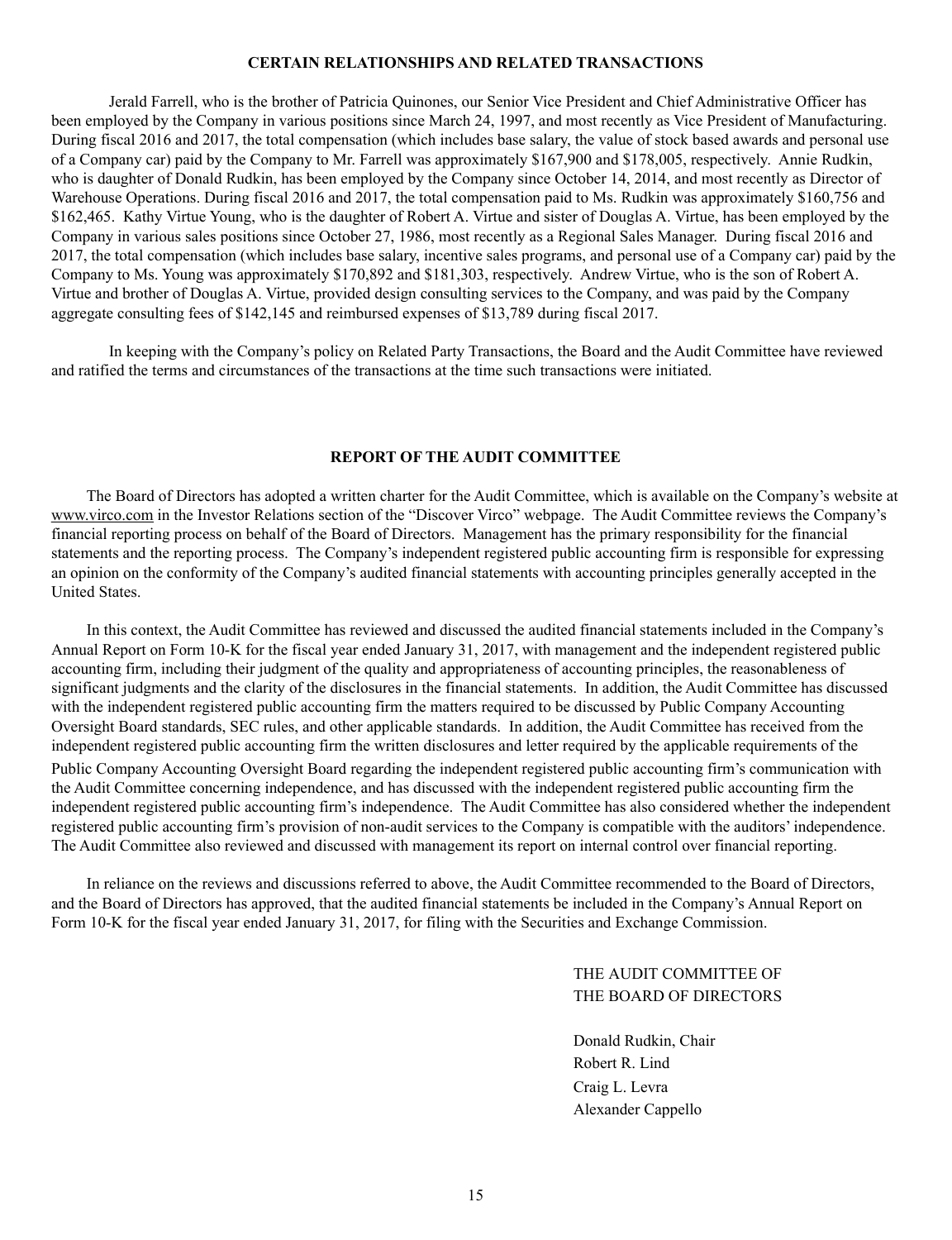*The report of the Audit Committee shall not be deemed incorporated by reference by any general statement incorporating by reference this proxy statement into any filing under the Securities Act of 1933, as amended, or under the Securities Exchange Act of 1934, as amended, except to the extent that the Company specifically incorporates this information by reference, and shall not otherwise be deemed filed under such Acts.*

### **RELATIONSHIP WITH INDEPENDENT REGISTERED PUBLIC ACCOUNTING FIRM**

Ernst & Young LLP audited the Company's financial statements for the fiscal year ended January 31, 2017 and has been selected by the Audit Committee to audit the Company's financial statements for the fiscal year ending January 31, 2018. The Audit Committee is directly responsible for the engagement of the independent registered public accounting firm. In making its determination, the Audit Committee reviewed both the audit scope and estimated audit fees for the coming year. Each professional service performed by Ernst & Young LLP during the fiscal year ended January 31, 2017 was reviewed, and the possible effect of such service on the independence of the firm was considered, by the Audit Committee. Representatives of Ernst & Young LLP will be present at the 2017 Annual Meeting and will have an opportunity to make a statement if they desire to do so and will be available to respond to appropriate questions.

The Audit Committee has adopted policies and procedures for pre-approving all audit services, audit-related services, tax services and non-audit services performed by Ernst & Young LLP. Specifically, the Audit Committee has pre-approved the use of Ernst & Young LLP for detailed, specific types of services within the following categories: annual audits, quarterly reviews and statutory audits, regulatory implementation and compliance and risk assessment guidance. In each case, the Audit Committee has also set specific annual ranges or limits on the amount of each category of services which the Company would obtain from Ernst  $&$  Young LLP, which limits and amounts are established periodically by the Audit Committee. Any proposed services exceeding these levels or amounts require specific pre-approval by the Audit Committee. The Audit Committee monitors the performance of all services provided by the independent registered public accounting firm to determine whether such services are in compliance with the Company's pre-approval policies and procedures.

### **Fees Paid to Ernst & Young LLP**

The following table shows the fees that the Company paid or accrued for the audit and other services provided by Ernst  $\&$ Young LLP for the fiscal years ended January 31, 2017 and 2016. All of the services described in the following fee table were approved in conformity with the Audit Committee's pre-approval process.

|                           | 2017                     | 2016                     |
|---------------------------|--------------------------|--------------------------|
|                           | $(\$)$                   | $(\$)$                   |
| <b>Audit Fees</b>         | 475,700                  | 436,200                  |
| <b>Audit-Related Fees</b> | $\overline{\phantom{a}}$ |                          |
| Tax Fees                  |                          | $\overline{\phantom{0}}$ |
| All Other Fees            | 14.000                   | $\overline{\phantom{a}}$ |
| Total                     | 489,700                  | 436,200                  |

*Audit Fees.* Audit fees are the aggregate fees for services of the Company's independent registered public accounting firm for audits of the Company's annual financial statements, and review of the Company's quarterly financial statements included in the Company's Forms 10-Q, and services that are normally provided by the independent registered public accounting firm in connection with statutory and regulatory filings or engagements for those fiscal years.

*Audit-Related Fees.* Audit-related fees are those fees for services provided by the independent registered public accounting firm that are reasonably related to the performance of the audit or review of the Company's financial statements and not included as audit fees.

*Tax Fees.* Tax fees are those fees for services provided by the independent registered public accounting firm, primarily in connection with the Company's tax compliance activities, including technical tax advice related to the preparation of tax returns.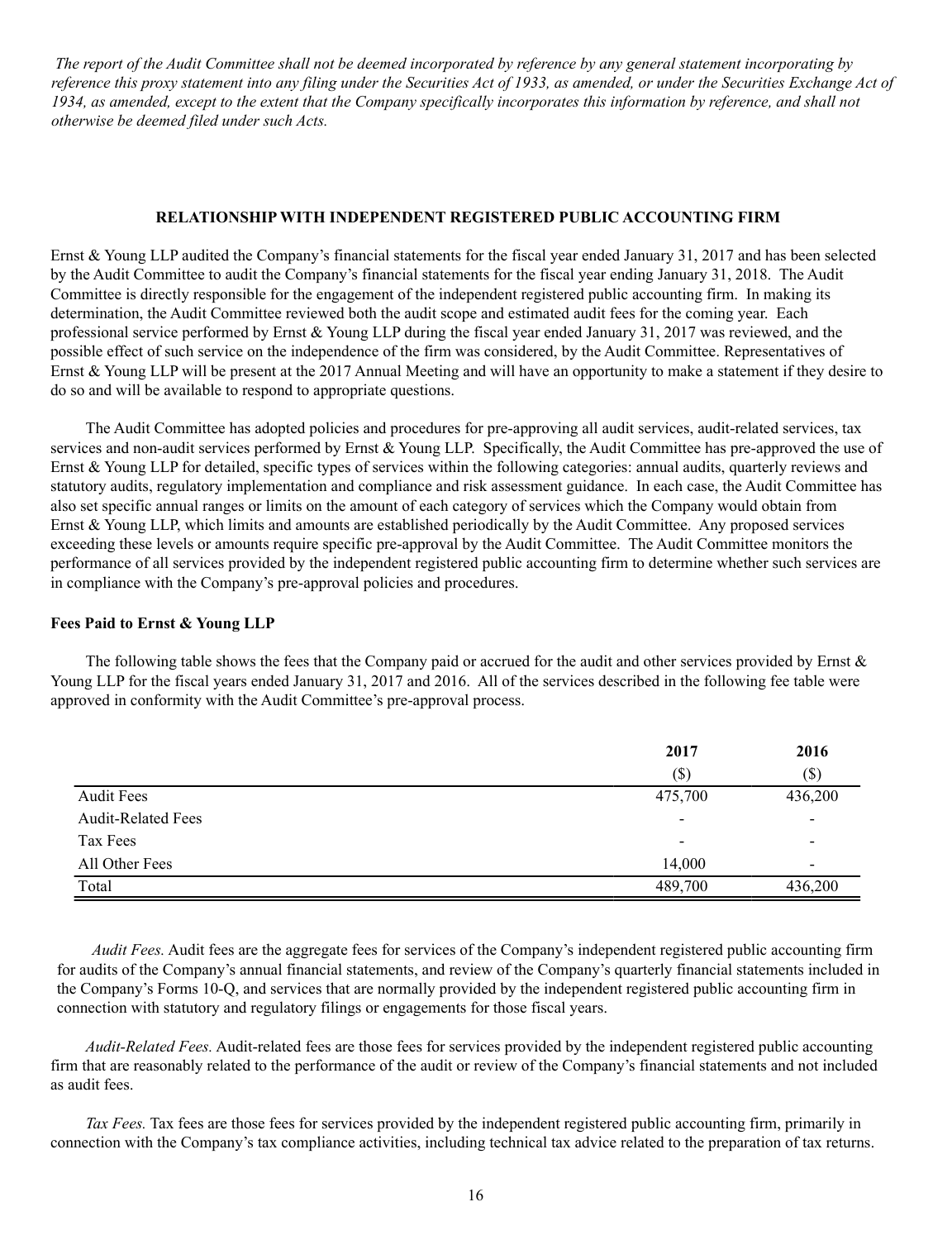There were no tax services provided by the Company's independent registered public accounting firm in the years ended January 31, 2017 and 2016.

### **OTHER MATTERS**

#### **Section 16 (a) Beneficial Ownership Reporting Compliance**

Section 16(a) of the Exchange Act requires the Company's officers, directors and persons who beneficially own more than 10% of any equity security of the Company to file reports of beneficial ownership and changes in beneficial ownership with the Securities and Exchange Commission and to furnish copies of these reports to the Company. Based solely on a review of the copies of the forms that the Company received, and other information available to it, to the best of the Company's knowledge all such reports were timely filed.

#### **2018 Stockholder Proposals**

If a stockholder wishes to submit a proposal for consideration at the 2018 Annual Meeting and wants that proposal to appear in the Company's proxy statement and form of proxy for that meeting, the proposal must be submitted in writing to the Company's Corporate Secretary at 2027 Harpers Way, Torrance, California 90501, Attention: Robert E. Dose, no later than January 15, 2018, and must comply with all applicable SEC requirements. The submission of a stockholder proposal does not guarantee that it will be included in the Company's Proxy Statement and form of proxy.

The Company's bylaws also establish an advance notice procedure with regard to nominations of persons for election to the Board of Directors and proposals for other business that are not submitted for inclusion in the Proxy Statement and form of proxy but that a stockholder instead wishes to present directly at an Annual Meeting of Stockholders. If a stockholder wishes to submit a nominee or other business for consideration at the 2018 Annual Meeting of Stockholders without including that nominee or proposal in the Company's Proxy Statement and form of proxy, the Company's bylaws require, among other things, that the stockholder submission contain certain information concerning the nominee or other business, as the case may be, and other information specified in the Company's bylaws, and that the stockholder provide the Company with written notice of such nominee or business no later than February 20, 2018, provided that, if the 2018 Annual Meeting of Stockholders is advanced or delayed more than 40 days from the anniversary date of the previous year's annual meeting, such nominee or proposal of other business must be submitted no later than the close of business on the later of the 120th day prior to the 2018 Annual Meeting of Stockholders or the 10th day following the first public announcement of the date of such meeting. If the number of directors to be elected to the Board of Directors is increased and there is no public announcement specifying the size of increase before February 20, 2018, then a stockholder notice will be considered timely only with respect to nominees for new positions created by such increase if submitted not later than the close of business on the 10th day following the first public announcement of such increase. A stockholder notice should be sent to the Company's Corporate Secretary at 2027 Harpers Way, Torrance, California 90501, Attention: Robert E. Dose. Proposals or nominations not meeting the advance notice requirements in the Company's bylaws will not be entertained at the 2018 Annual Meeting of Stockholders. A copy of the full text of the relevant bylaw provisions may be obtained from the Company's filing with the SEC or by writing our Corporate Secretary at the address identified above.

#### **Additional Matters Considered at the 2017 Annual Meeting**

The Board of Directors does not know of any matters to be presented at the 2017 Annual Meeting other than as stated herein. If other matters do properly come before the 2017 Annual Meeting, the persons named on the accompanying proxy card will vote the proxies in accordance with their judgment in such matters.

### **Householding**

The Company will deliver only one Proxy Statement and accompanying Annual Report to multiple stockholders sharing an address unless the Company has received contrary instructions from one or more of the stockholders. The Company will undertake to deliver promptly, upon written or oral request, a separate copy of the Proxy Statement and accompanying Annual Report to a stockholder at a shared address to which a single copy of such documents are delivered. A stockholder can notify the Company that the stockholder wishes to receive a separate copy of the Proxy Statement and/or Annual Report by contacting the Company's Corporate Secretary at 2027 Harpers Way, Torrance, California 90501 or at (310) 553-0474. Similarly,